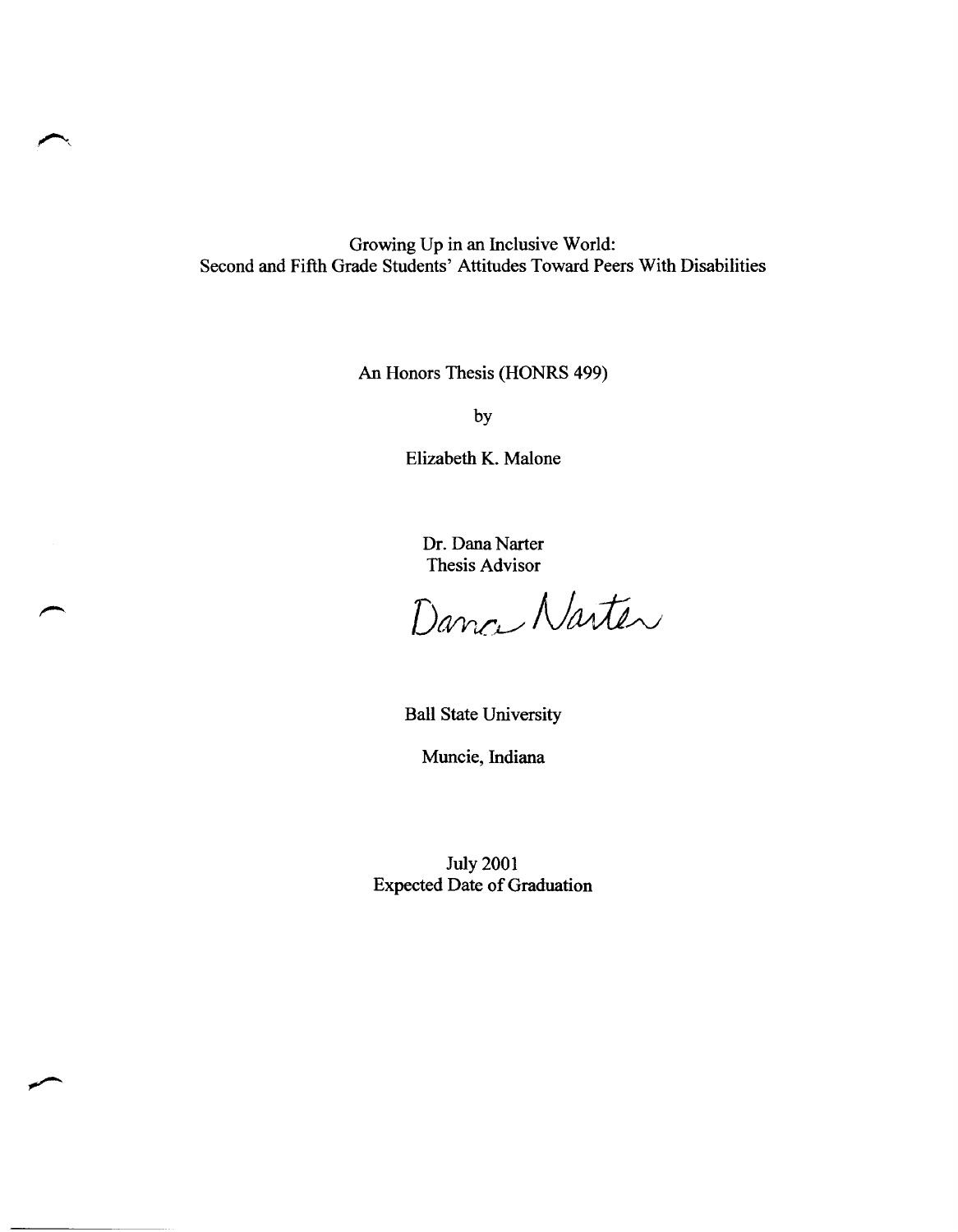$50$   $C$ <sup>2</sup>! Thes '-D *P't(J ,j'-l*   $200$  $M35$ 

## Abstract

Changes in special education law mandate children with disabilities be educated in general education settings whenever possible. This provides opportunities for typical students to learn and interact with a diverse group of peers. Drawing upon prior research conducted with young children (Cohen & Lopatto, 1995), the present study examined the age related factors that impact childrens attitudes toward peers with disabilities. Second and fifth grade students were shown pictures of children with observable disabilities and children without observable disabilities. They were then asked to answer a series of questions about the children in the pictures and about persons with disabilities in general. It was hypothesized that there would be significant differences in the responses of participants according to age. Two types of analyses supported this prediction.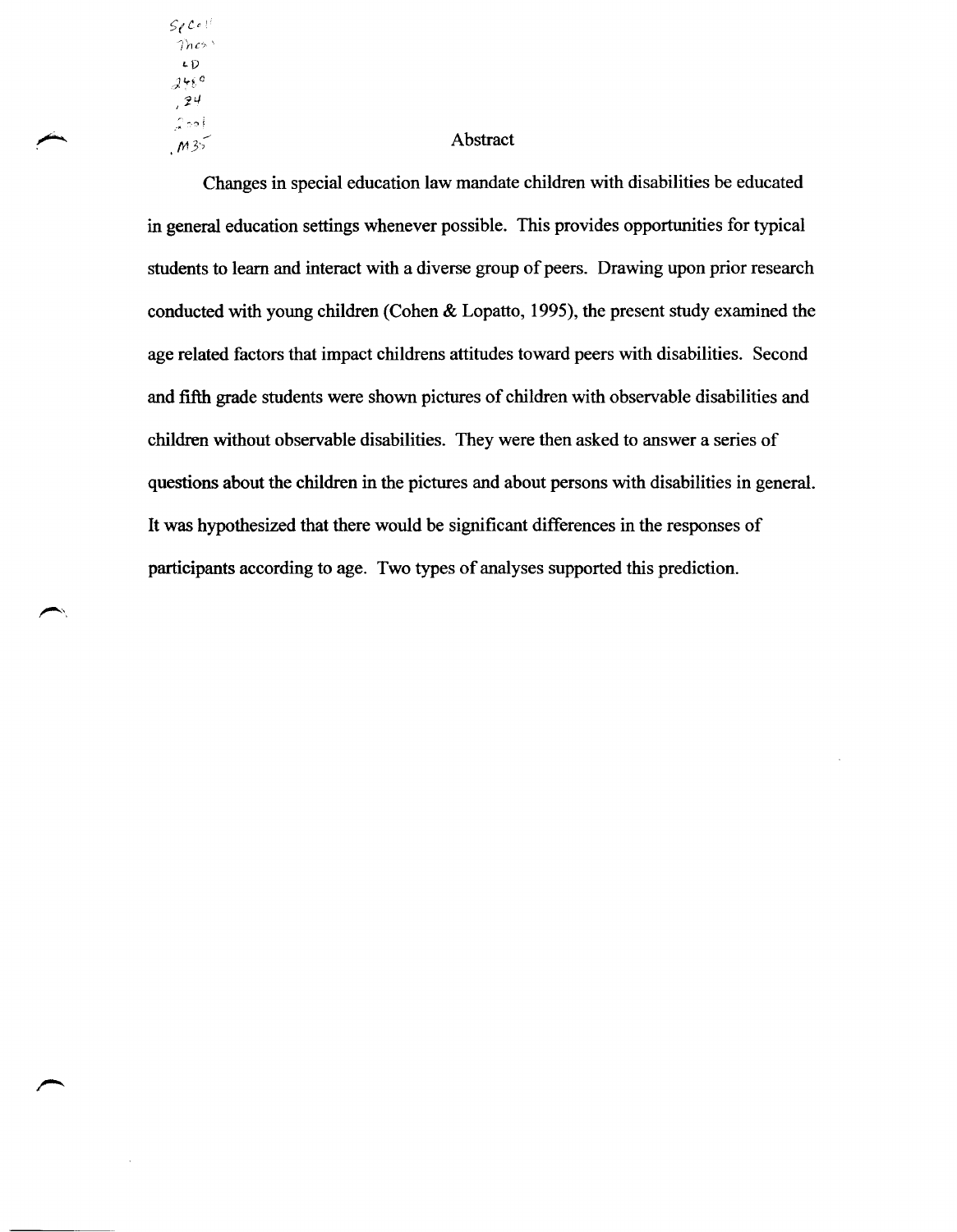#### Acknowledgements

Many thanks are due to Dr. Dana Narter, my thesis advisor and mentor. Her courage in agreeing to be my advisor during her first year as a professor at Ball State was a blessing. Her guidance through this process was invaluable. She provided me with an opportunity to explore various research ideas in the beginning, confidence when my own was flagging during the research process, and editing throughout the writing of my thesis. Thank you, Dr. Narter, for your support and true mentoring.

Thank you also to my mother, my "PhD research assistant". She assisted in the research process in a variety of valuable ways. She opened the door to the public schools for me. She also provided superb editing of all of my writing during this process. Thank you most of all, mom, for your unending confidence in my abilities. You are a true inspiration to me.

Many other people helped me during this process and deserve acknowledgement. Thank you to Tara Anderson for using your free time to be my research assistant in the schools. Thank you to my sister for her willingness to listen endlessly to me talk about my thesis. Thank you to my father and Christine for their support and prayers throughout this process. Without any of these people, this project may not have been completed. I am grateful for all of the support that I received.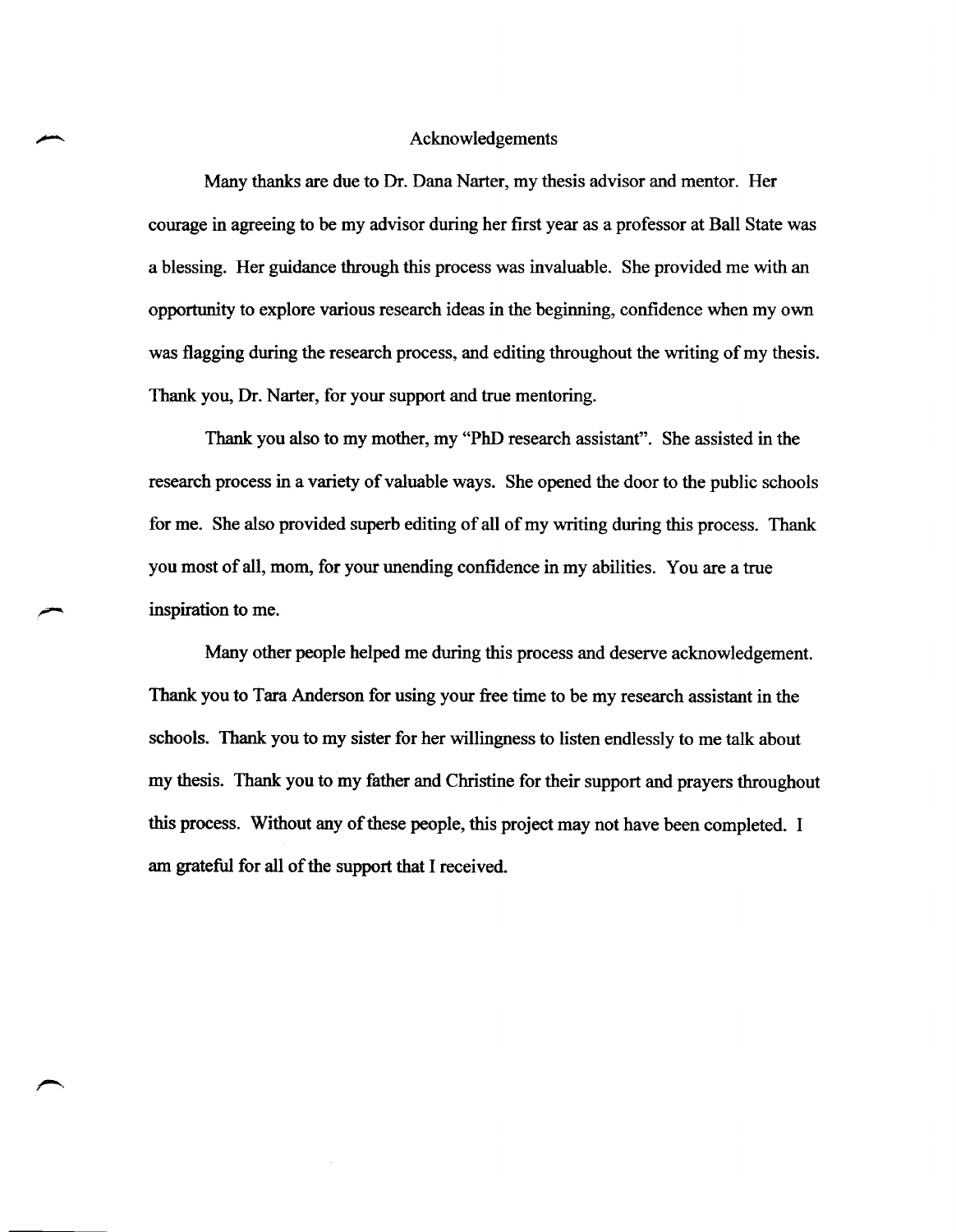Running Head: Attitudes Toward Peers With Disabilities

Growing Up in an Inclusive World:

Second and Fifth Grade Students' Attitudes Toward Peers With Disabilities

Elizabeth K. Malone

Ball State University

 $\sim$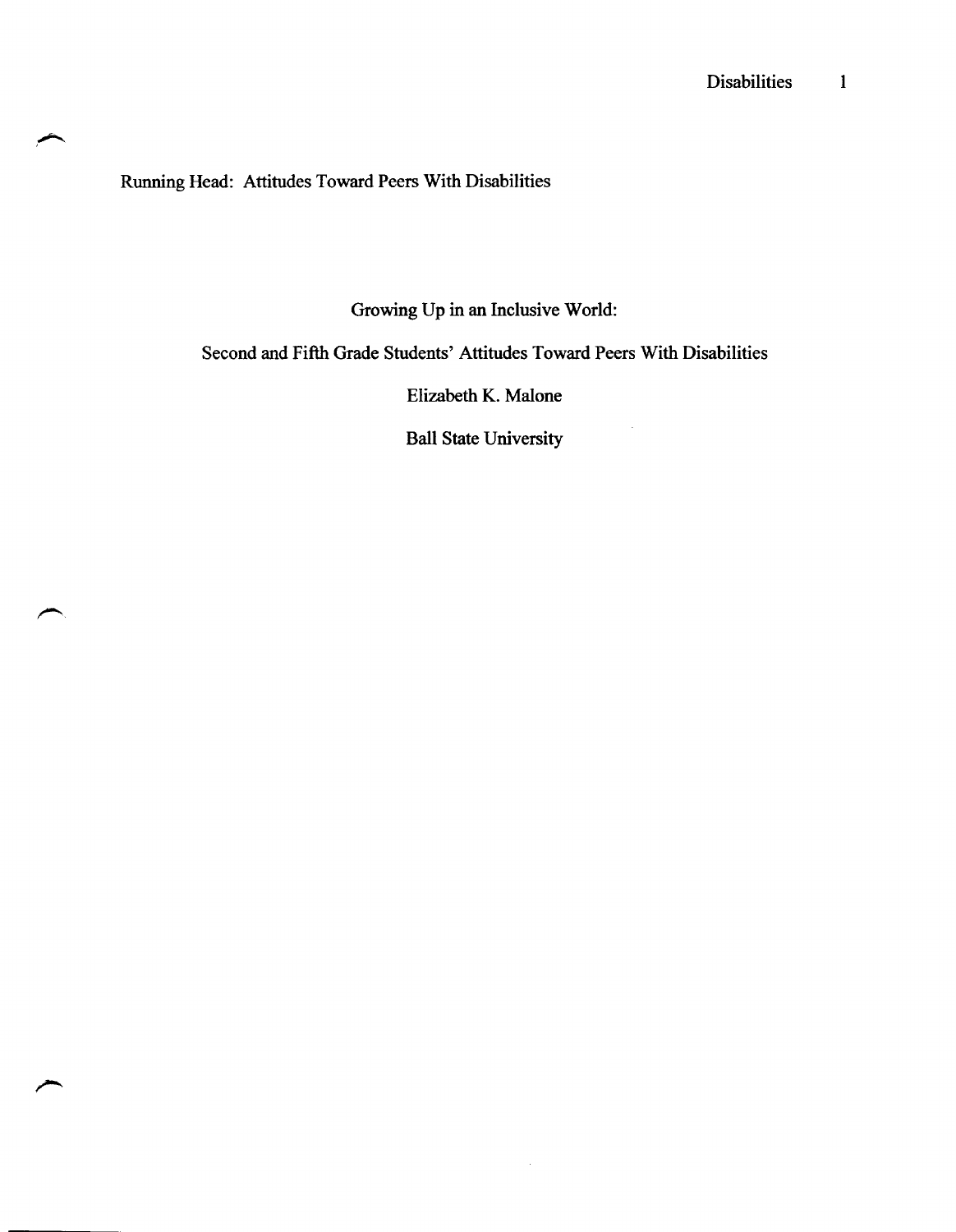## Abstract

Changes in special education law mandate children with disabilities be educated in general education settings whenever possible. This provides opportunities for typical students to learn and interact with a diverse group of peers. Drawing upon prior research conducted with young children (Cohen & Lopatto, 1995), the present study examined the age related factors that impact childrens attitudes toward peers with disabilities. Second and fifth grade students were shown pictures of children with observable disabilities and children without observable disabilities. They were then asked to answer a series of questions about the children in the pictures and about persons with disabilities in general. It was hypothesized that there would be significant differences in the responses of participants according to age. Two types of analyses supported this prediction.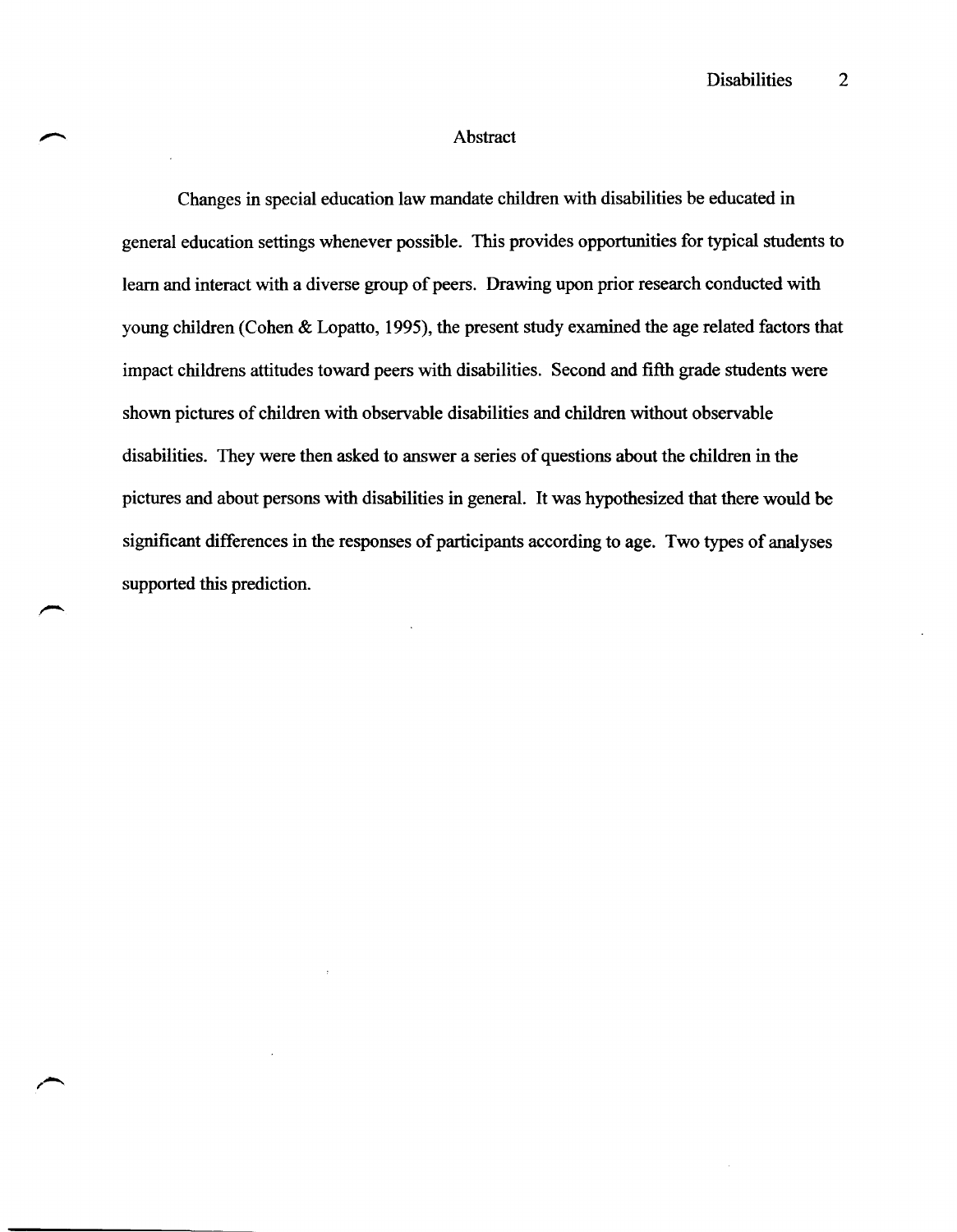### Growing Up in an Inclusive World:

Second and Fifth Grade Students' Attitudes Toward Peers With Disabilities Today's classrooms contain a diverse population of children. The diversity is from many sources, including differences in the level of intellectual and physical abilities of the children. About 10% of the children in the public school educational system have special needs due to physical disabilities, emotional disturbances, or mental retardation (Fabes & Martin, 2000). Segregation of children with disabilities is no longer acceptable. Changes in special education law mandate children with disabilities be educated in general education settings whenever possible.

Persons with disabilities are increasingly being given the opportunity to be included in all aspects of society. The *Americans With Disabilities Act* (1992) now guarantees persons with disabilities the right to equal access to promote their integration into all aspects of society including public accommodations, transportation, communications, employment, recreation and education. Further, the *Individuals with Disabilities Education Act (IDEA)* requires all educationally handicapped students between the ages of three and twenty-one to receive a free and appropriate education in the least restrictive setting possible to meet their unique needs (Shapiro, 1999). Children who require special education are given the opportunity to learn and socialize with their typical peers.

-

School-age children are at a stage in life where they are constantly learning from their surroundings and the people with whom they interact. The information that they are given and the observations that they make help them to form certain attitudes. The practice of including children with disabilities in the regular classroom provides opportunities for children with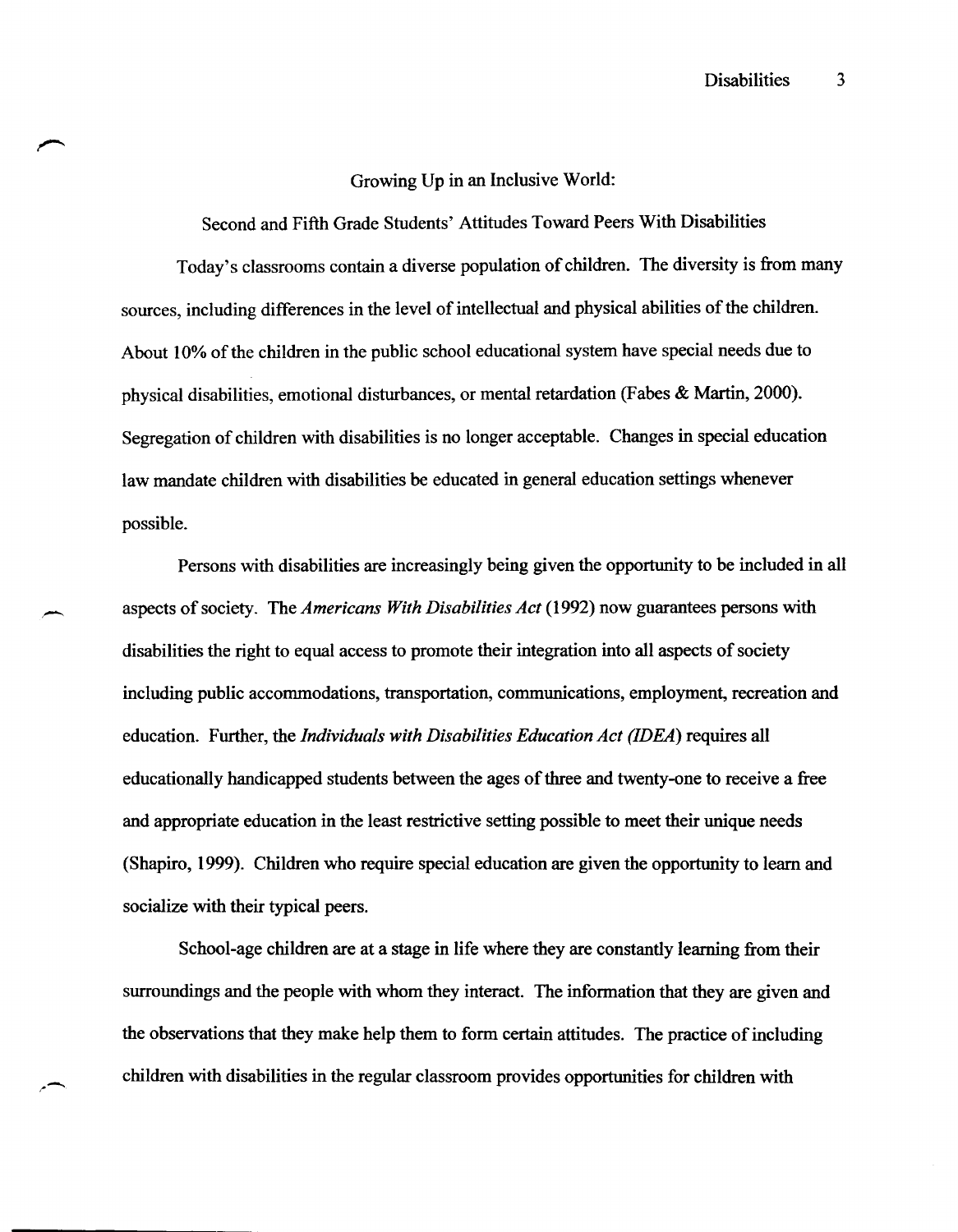disabilities. It also provides opportunities for typical students to learn and interact with a diverse group of peers.

The word "disability" can be defined in many ways. The American Heritage Dictionary  $(1999)$  defines disability as: "...a disabled condition; incapacity...something that disables; handicap... a legal incapacity or disqualification". In educational settings, a disability is considered a condition that interferes with a student's ability to learn and necessitates special education services. This may be a physical, cognitive, or an emotional impairment.

"A wide range of attitudes towards people with a mental handicap is to be found in the general public ... public attitudes are confused and even contradictory" (Eayrs & Ellis, 1990). Shapiro (1999) defines an attitude as the general tendency of an individual to act in a certain way under special conditions. It is, therefore, the tendency for an individual to act or react positively or negatively to his or her world based on the values, beliefs, and paradigms rooted in his or her social experiences. Attitudes are acquired through "observational learning".

Definitions of attitude may vary slightly; however most include three interrelated basic elements. First, a belief or "cognitive" component is involved. Second, an emotional or "affective" component and third, an action or "behavioral" component is included. The components are interrelated because positive and complimentary beliefs are accompanied by liking and positive feelings while uncomplimentary and negative beliefs are accompanied by dislike and negative feelings. These beliefs and feelings, in turn, represent a tendency to act (Shapiro, 1999).

Throughout time attitudes toward persons with disabilities have changed greatly. Examining the historical treatment toward persons with disabilities contributes insight into the origins of common current attitudes, particularly fear, rejection, fascination, ridicule and pity.

,,-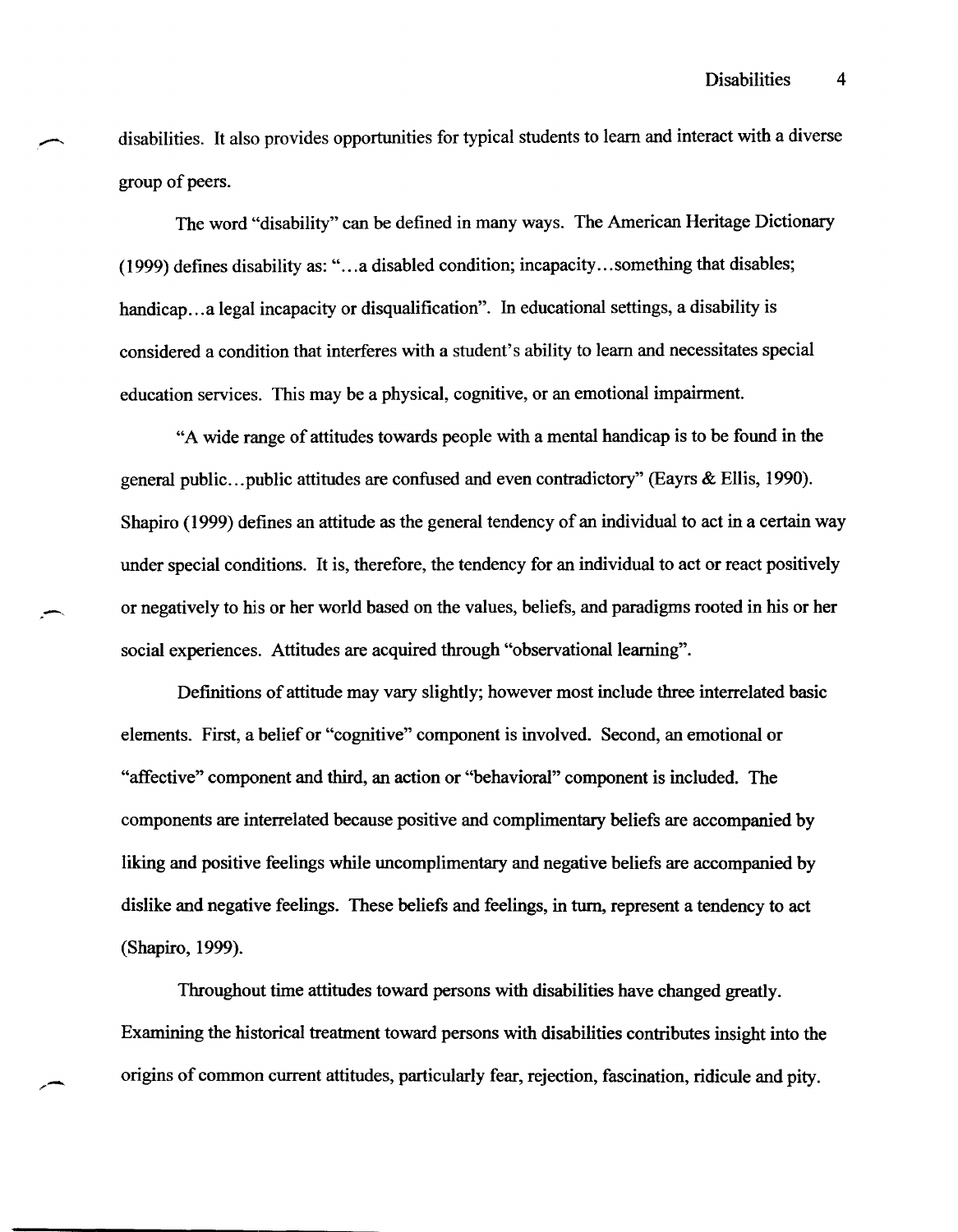Throughout history, discriminatory treatment toward persons with disabilities has varied greatly from nation to nation and culture to culture, ranging from complete rejection and ostracism to semi-deification. However, treatment of persons with disabilities has been one of increasing humanization, away from extermination, banishment and exclusion. Americans are now moving toward a goal of full acceptance, respect, civil rights and social inclusion (Shapiro, 1999).

Historically, attitudes about persons with disabilities have been shaped by several factors. One such factor is the nature of the disability. Physical disabilities are often viewed differently than cognitive learning disabilities. A physical disability is more visible and therefore more obvious to the casual observer. A learning disability may be kept hidden even in the classroom at times. However, according to Hastings, Berry, and Whennell (1998) despite research interest in the nature of disability, studies of attitudes toward children with learning disabilities have been lacking.

Gender differences also contribute to attitudes toward persons with disabilities. Harper (1997) found that males were more avoidant of physical disabilities that interfere with functional activities. Conversely, females rated cosmetic disabilities as less desirable. In a related study, Hastings, Berry and Whennell (1998) reported that female research participants expressed more positive attitudes toward people with disabilities than did male participants.

Developmental differences have also been found to factor into attitudes towards persons with disabilities. For example, a study by Cohen and Lopatto (1995) explored how young was too young to comprehend the idea of a person being "handicapped." Heyman and Gelman (1999) found in their study on trait labels and psychological inferences that children as young as four years of age can use trait labels to recognize differences among people.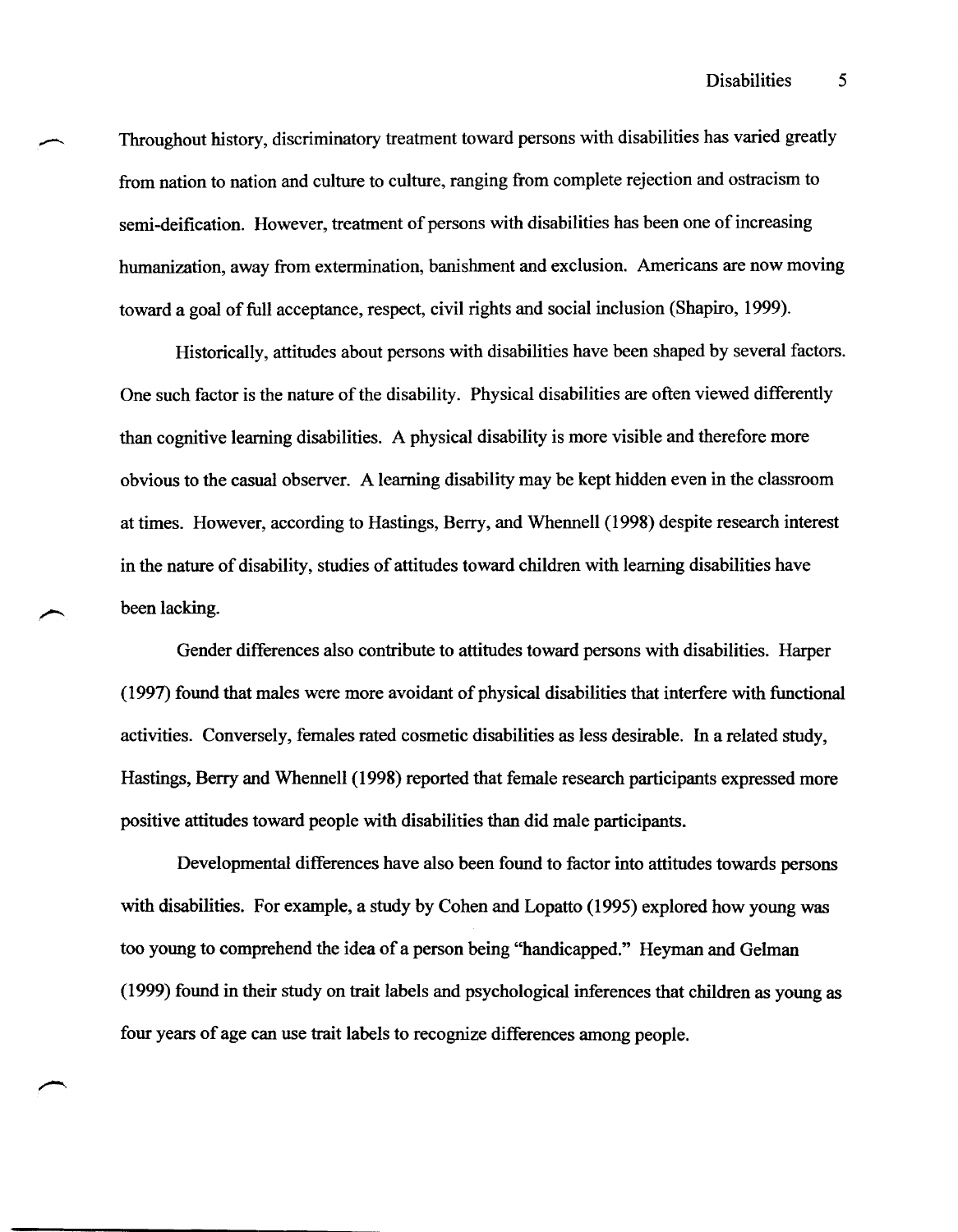Understanding the knowledge and attitudes of typical school-age children toward their peers with disabilities is important. Such understanding will enable educators and parents to provide accurate and positive information to children about disabilities as well as information pertaining to appropriate treatment of others with disabilities.

Current research indicates that the level of prior contact with persons with disabilities can affect a child's attitude. Kishi and Meyer (1995) found that earlier social contact with peers with disabilities positively affected typical peers' attitudes, level of future contact, and more support for full community participation.

Hasting, Berry and Whennell (1998) write that despite research interest in the nature of disability, studies of attitudes toward children with disabilities have lacked specificity. Their study of medical professional's attitudes toward children with Rett Syndrome found that the level of participants' previous contact with children with learning disabilities had a significant impact on their attitudes toward a child with Rett Syndrome.

Researchers concur that the attitudes of educators and parents influence those of peers of children with disabilities (Hastings et al., 1998). However, educators and parents have little information concerning the factors that influence the development of children's attitudes towards persons with disabilities. Silverman and Largin (1993) support this finding and call for additional research in the area of children's attitudes toward persons with disabilities.

Researchers in the educational, psychological, and medical fields all assert that children's attitudes toward others with disabilities is an important area to study. However, studies in this area have been limited in several respects. The purpose of the present study was to examine the developmental factors that impact children's attitudes toward persons with disabilities.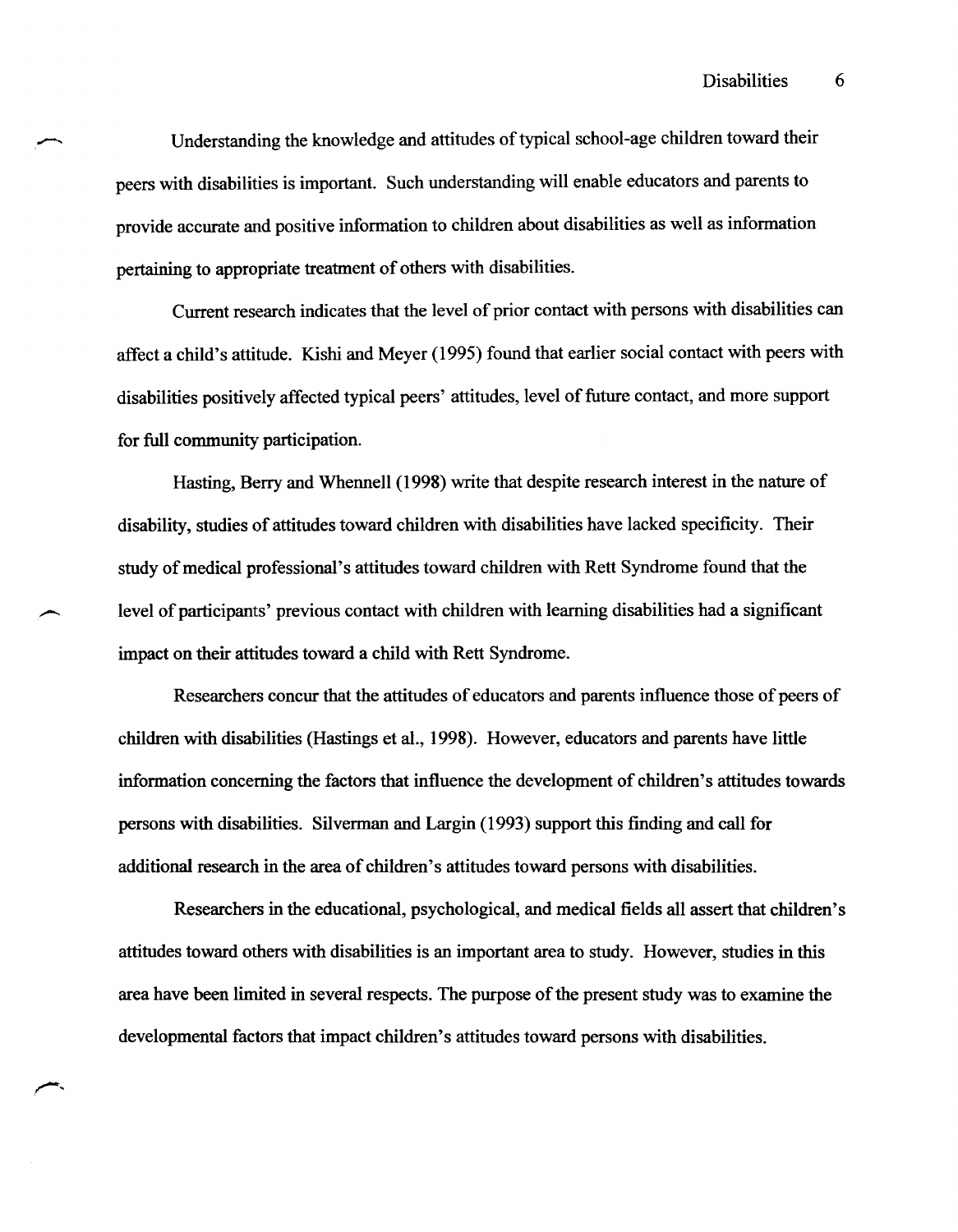Previous studies have concentrated on the effects of specific disabilities on individual cohorts; whereas, the present study measured the attitudes of two cohorts toward children with disabilities and compared their responses. Previous studies have used either qualitative or quantitative methods. However, in the present study participants' attitudes toward persons with disabilities were measured both quantitatively and qualitatively.

Previous studies have lacked the practical applicability of the present study. Most children with disabilities are between the ages of 6 and 11 (46.3 percent) (Fabes & Martin, 2000). This means that children of these ages are the children who are most in need of guidance concerning how to develop appropriate attitudes toward those with disabilities. The present study used participants in the 6-11 age group in order to produce information that could be used practically. Results from this research will inform educators and parents concerning how to help children develop appropriate attitudes toward those with disabilities.

Due to the cognitive, social, and emotional differences between the two cohorts used in the present study, it was expected that there would be significant differences in the responses of participants according to their grade. Although a physical impairment would affect children of any age, the cognitive, physical, and social changes that take place between early childhood, middle childhood, and adolescence make the issue of physical disability particularly relevant for children in this age range (Crystal, Watanabe & Chen, 1999).

It was predicted that the second graders would have a less well-developed idea of what constitutes a disability and therefore have more positive attitudes toward their peers with disabilities. Fifth graders are more aware of individual differences. Therefore, it was predicted that fifth graders would have a more well developed idea of what constitutes a disability, but would have more negative attitudes toward their peers with disabilities.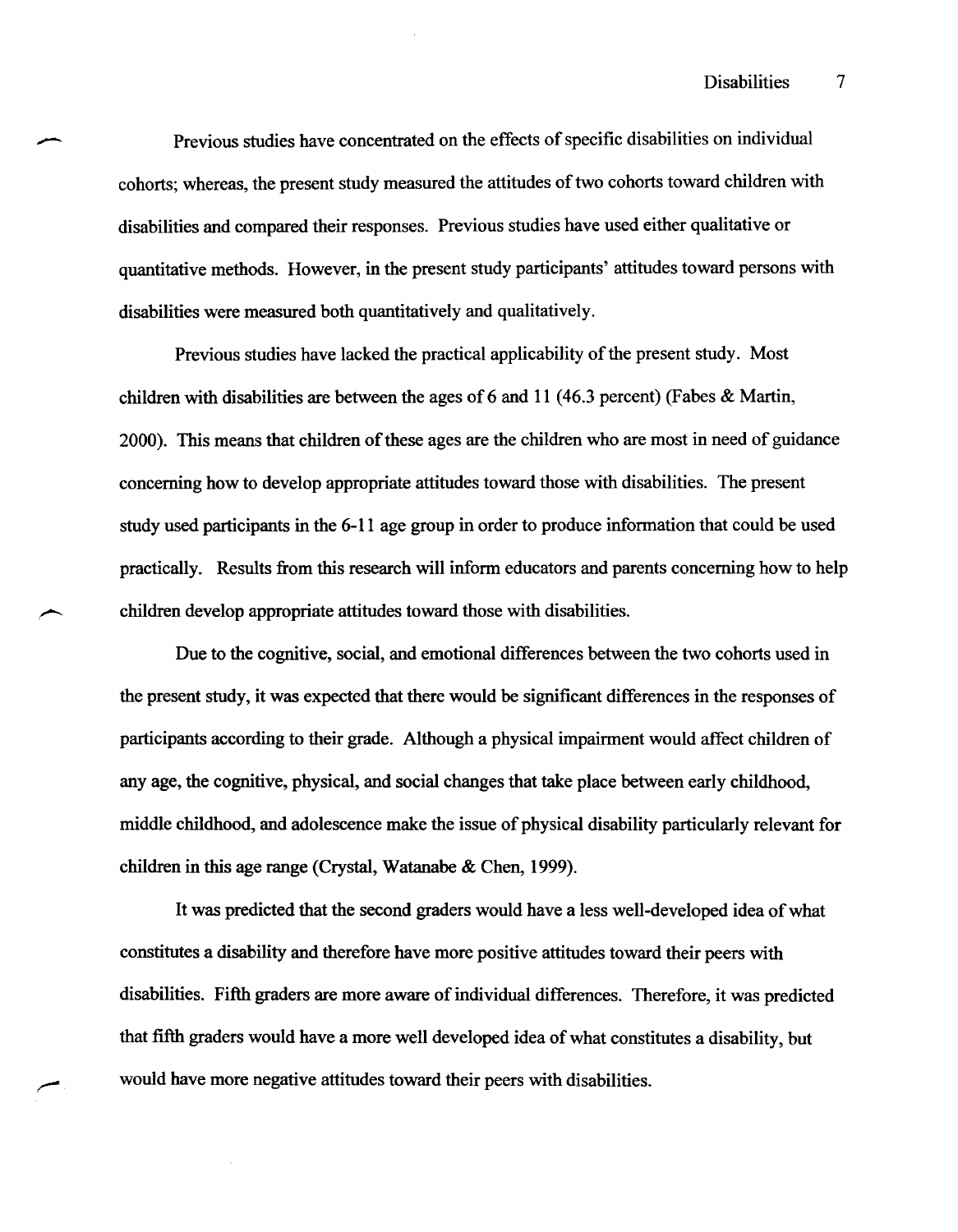## Method

## **Participants**

Eighteen second grade and twenty-four fifth grade students from an elementary school of approximately 480 (K-5) students participated. The participants were non-disabled students. They lived in an upper middle class, suburban community.

The demographic information for the participants is broken down by grade level. Of the 18 second grade students, eleven second grade students were female and seven second grade students were male. Of the 24 fifth grade students, twelve fifth grade students were female and twelve fifth grade students were male. The mean age of the second grade students was 7.83 years old  $(X=7.83, SD=0.51)$ . The mean age of the fifth grade students was 11.04 years old  $(M=11.04, SD=.20)$ . The race frequencies for second grade students were white/Caucasian (15), Hispanic (1), Native American (1), and other (1). The race frequencies for fifth grade students were white/Caucasian (20), Hispanic (1), Native American (0), and other (3).

The school philosophy was to include students with disabilities in all areas possible. Students within the building included neurotypical students as well as students with a range of disabilities. The disabilities included learning disabilities, mild mental disabilities, autism, and a variety of physical disabilities. According to the current director of special education, approximately 12% of the school population had some disability. The school district has rigorously worked to include students with disabilities in regular education classrooms for approximately ten years.

## Materials and Procedures

--

Parental consent and assent from the minor children was obtained in writing. Once informed consent was given, data collection sessions began. Using one-on-one interviews, an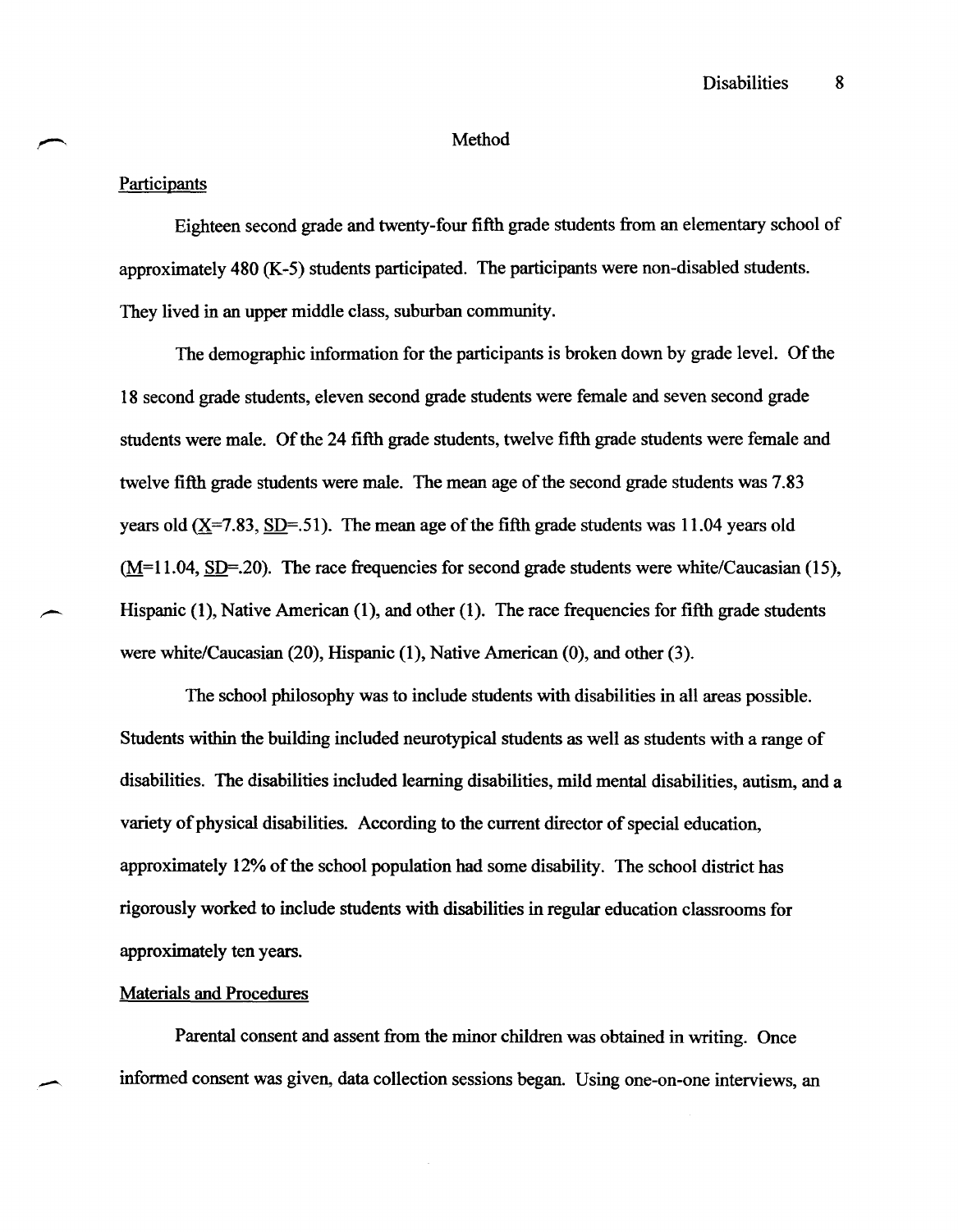experimenter asked participants to first look at a series of pictures (see Appendix A). Half of the pictures showed a child with an observable disability; half of the pictures showed a child who appeared neurotypical. After each picture was shown, the participant was asked to rate the child in the picture on a seven-point, Likert-type scale, using five semantic differentials such as good/bad, happy/sad, and friendly/unfriendly (see Appendix B). The scale values ranged from  $-3$  to  $+3$ . For example, a value of  $-3$  indicated "very, very sad", a value of  $-2$  indicated "very sad", and a value of  $-1$  indicated "a little sad". Zero was "in the middle". A value of  $+1$ indicated "a little happy", a value of +2 indicated "very happy", and +3 indicated "very, very happy".

Next the participant was asked to answer the question, "What do you think it means when someone has a disability?" Answers were written verbatim as given by the participant. Then participants who gave an answer that indicated that they had no knowledge of a disability were given a description of what it means prior to answering the next set of questions. The experimenter described having a disability as having physical, mental or emotional limitations. Examples of being in a wheelchair and having a difficult time learning certain subjects at school were given. Participants were told that sometimes a disability can be seen so that the person appears to be different and that sometimes disabilities cannot be seen.

Participants were then asked to answer a series of seven Yes/No questions. The questions were as follows:

- 1. Do you think your classmates like people with disabilities?
- 2. Do you have any friends who have a disability?
- 3. Can you get sick by playing with people with disabilities?
- 4. Are you ever afraid of people with disabilities?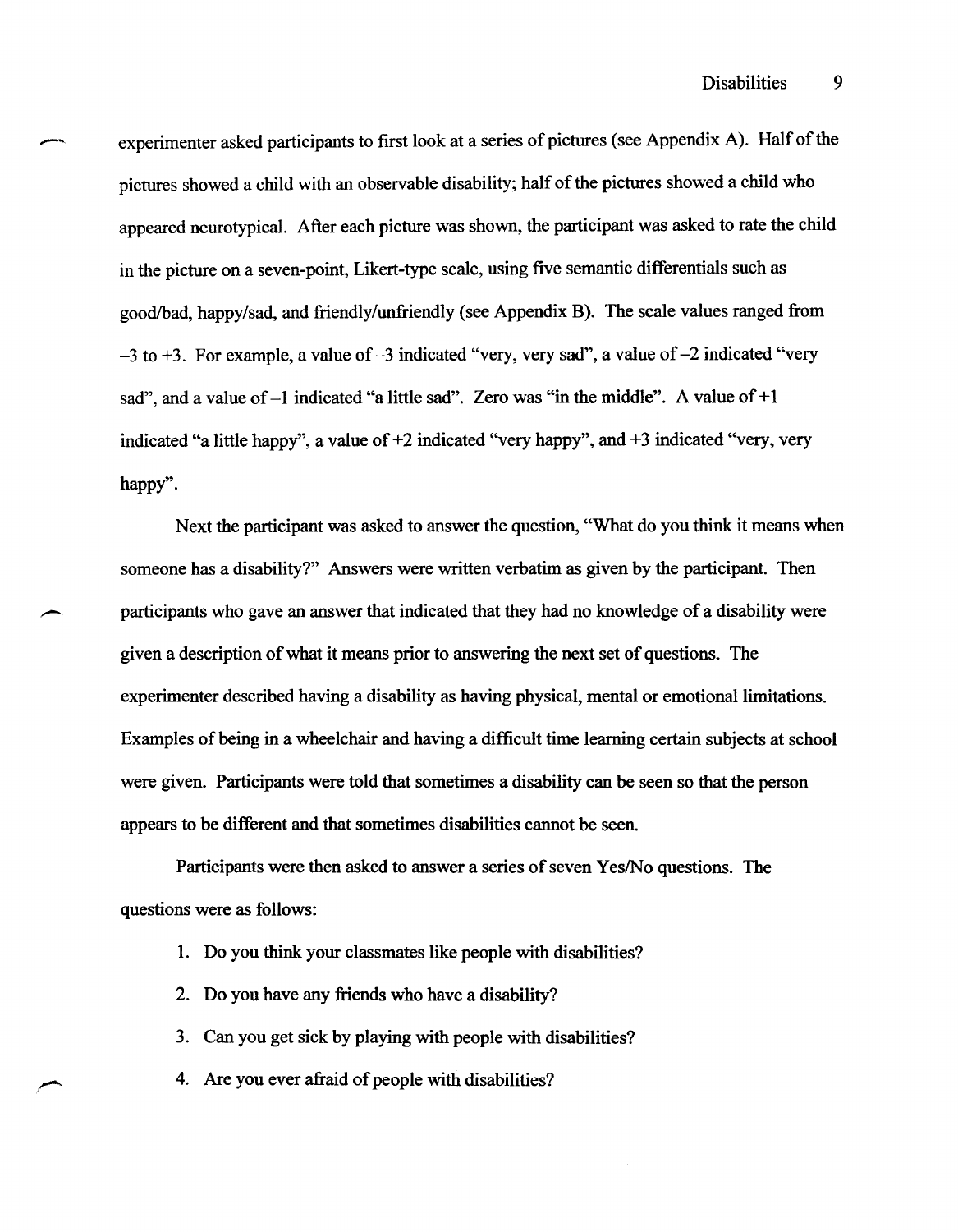5. Do you think people with disabilities seem a lot like you?

6. Do people get disabilities because they were bad?

-,

7. Do you think people with disabilities seem very different than you?

Finally, each participant was asked to answer several questions regarding demographic information (see Appendix C).

## Results

Chi-square tests (grade ( $2<sup>nd</sup>$  vs.  $5<sup>th</sup>$ ) x response (yes vs. no)) were performed for each of the seven yes/no questions. Two of the seven questions yielded significant results. One chisquare test revealed a statistically significant difference in the number of second grade students versus fifth grade students who report having a friend with a disability,  $X^2(1, \underline{N}=42) = 4.072$ , p=.045. Specifically, seventy-five percent of the fifth grade students reported having friends who have disabilities; whereas only forty-four percent of the second grade students reported having friends who have disabilities.

Another chi-square test found a statistically significant difference in the number of second grade students and fifth grade students who report that persons with disabilities are different than themselves,  $X^2(1, N=42) = 9.911$ , p=.002. Ninety-six percent of the fifth grade students reported that persons with disabilities seem different than themselves. While only fifty-six percent of the second grade students reported that persons with disabilities seem different than themselves.

Data were submitted to an ANOVA. The between subjects factor was grade  $(2^{nd}$  vs.  $5^{th}$ ) and the within subjects or repeated measures factor was picture type (disabled vs. non-disabled). A repeated measures ANOV A did not indicate a statistically significant main effect of the grade of the student or a significant interaction between grade and picture type. However, it indicated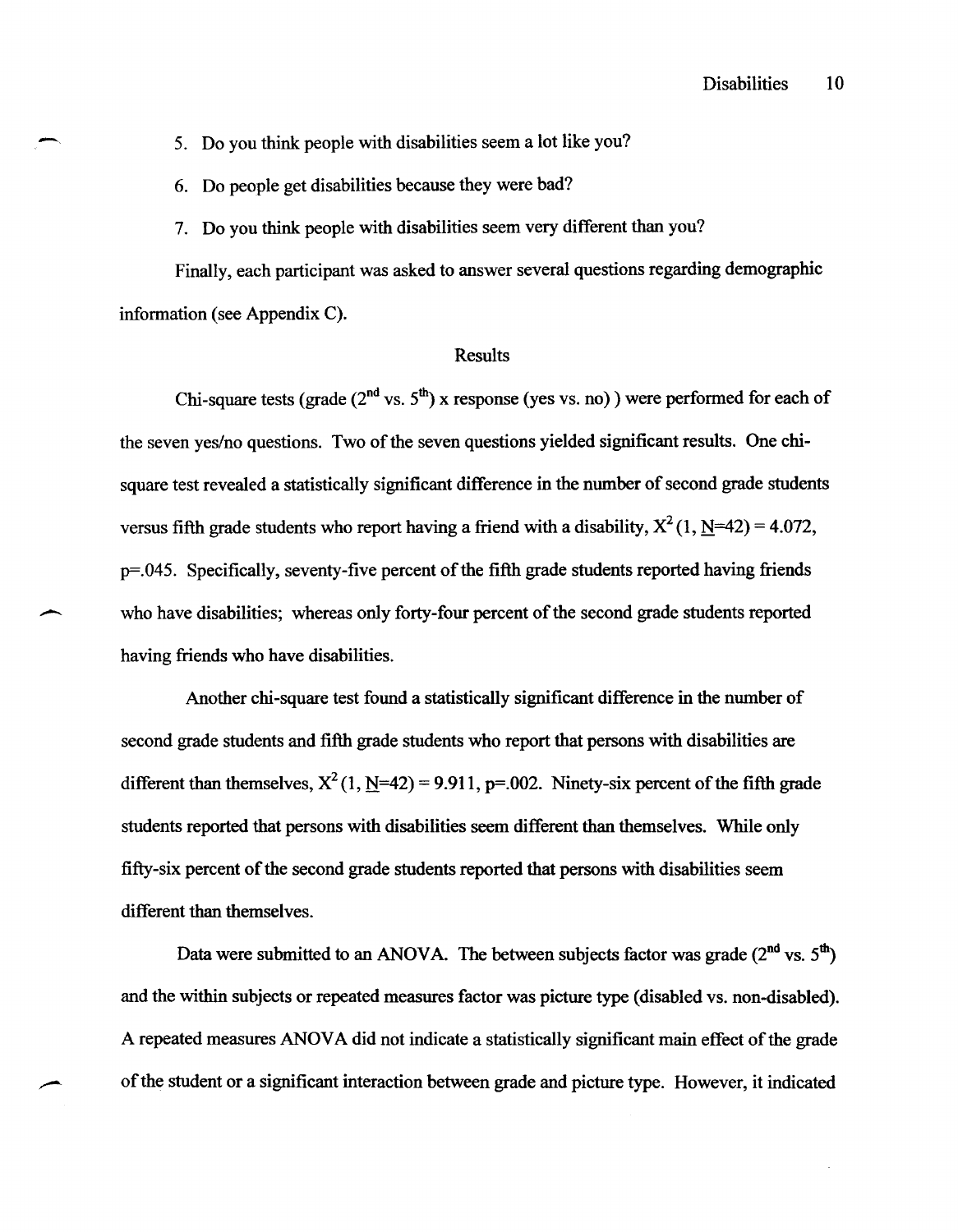a statistically significant main effect of the type of picture the student was shown,  $F(1, 40) =$ 65.000,  $p<.001$ . Students responded positively to the pictures of children with observable disabilities ( $M = 1.150$ , SD=.094). However, they responded more positively to the pictures of children without observable disabilities  $(M = 1.520, SD = .078)$  (see Figure 1).

-

Using the answers from the open-ended questions, a content analysis by independent judges revealed that the fifth grade participants had a clearer understanding of what it means to have a disability. Participants' answers to the question, "What does it mean when a person has a disability?" were placed in one of three categories. Category 1: the student recognized that having a disability indicates physical or mental limitations; Category 2: a disability means that a person is different; and Category 3: the student had no idea what it meant to have a disability.

Independent reviewers used to insure interrater reliability found that 96% of fifth grade students recognized that having a disability means that the person is different (categories 1 and 2) and 38% of fifth grade students knew that having a disability means physical or mental limitations (category 1). Only 4% of fifth grade students did not have any idea of what it meant to have a disability (category 3).

Sixty-one percent of second grade students did not have an idea of what it meant to have a disability (category 3). Only 5.6% of the second grade students gave an answer that indicated that they understood that having a disability means physical or mental limitations (category 1) and 33.4% of the second grade students recognized that having a disability means that the person is different (category 2) (see Appendix D for examples of student answers).

## Discussion

Due to the cognitive, social, and emotional differences between the two cohorts used in the present study, it was expected that there would be significant differences in the responses of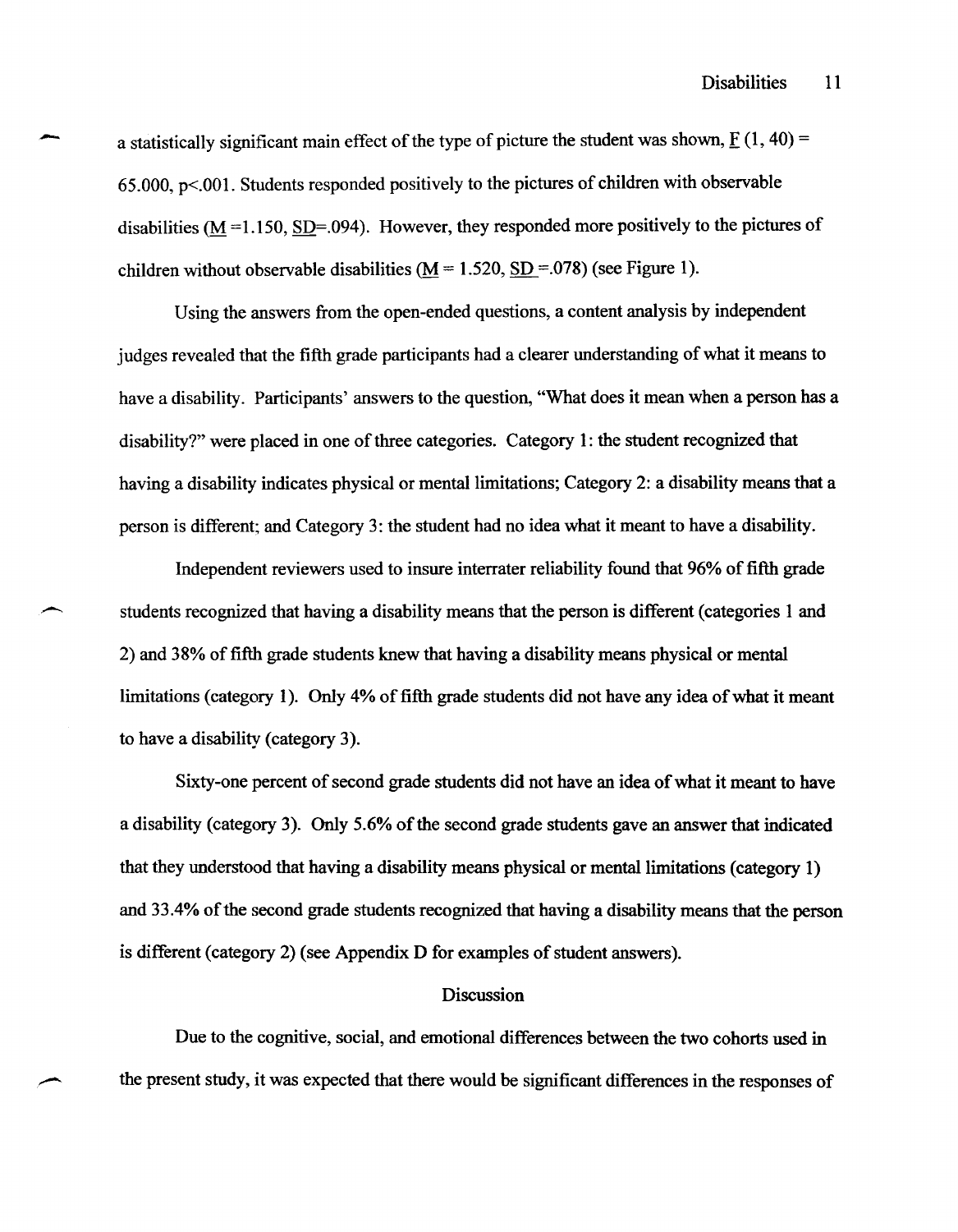participants according to their grade level in school. It was predicted that second grade students would have a less well-developed idea of what constitutes a disability and would therefore have more positive attitudes toward their peers with disabilities. Fifth graders are more aware of individual differences so it was predicted that while fifth grade participants would have a more well-developed idea of what constitutes a disability they would have more negative attitudes toward peers with disabilities.

While not all of the findings supported the hypotheses, the results of the present study did provide some interesting information. As predicted, the fifth grade students in the study demonstrated a well-developed idea of what it means to have a disability. The majority of the fifth graders recognized that having a disability means that the person is different and many fifth grade students knew that having a disability means physical or mental limitations. Conversely, the majority of second grade students did not understand the concept of what it meant to have a disability. Only 5.6% of the second grade students gave an answer that indicated that they understood that having a disability means physical or mental limitations. These findings are in keeping with prior research such as Cohen and Lopatto's (1998) study, which demonstrated that age affects a child's ability to comprehend what it means to have a disability.

In addition, the results indicated that more fifth graders reported having friends with disabilities. If more fifth graders are able to identify what it means to have a disability, it follows that more fifth graders would report having friends with disabilities. However, exposure to information regarding disabilities, if negative or inaccurate could lead to the opposite result. If the fifth grade student is misinformed about disabilities then they may be less likely to report having friends with disabilities.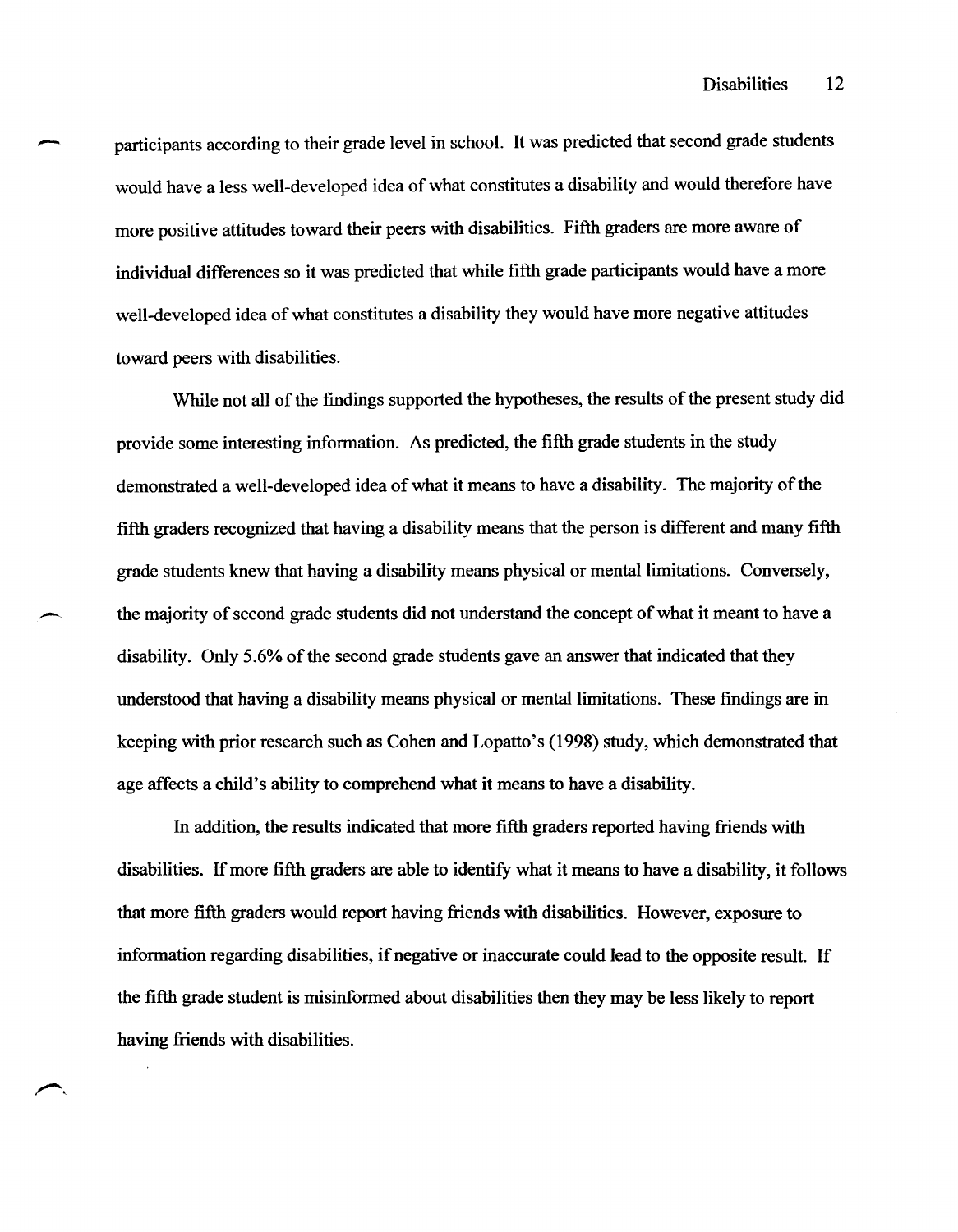Disabilities 13

In the present study, all students were asked whether or not they had friends with disabilities after being given a clear description of what it means to have a disability. Perhaps this difference is a result of a longer period of time in which the fifth grade students experienced social contact with peers with disabilities. Kishi and Meyer (1995) found that earlier social contact with peers with disabilities positively affected typical peers' level of future contact with and attitude toward peers with disabilities. If the early social contact is positively reinforcing, then the child is more likely to continue to befriend peers with disabilities.

-

More fifth grade students also reported feeling that peers with disabilities are very different from themselves. This could be a result of increased social comparison. Second grade students are less aware of differences between themselves and their peers and therefore were less likely to report feeling that peers with disabilities are very different from them. This finding supported the hypotheses.

Although no age differences were found in how participants rated the photographs, picture type influenced responses overall. Students responded positively to the pictures of children with observable disabilities. However, they responded more positively to the pictures of children who did not have observable disabilities. This indicates that some stigma is still attached to being different and specifically to having a disability.

The present study had several limitations. First, in a one-on-one interview children may respond in a way they believe will please the researcher and not be fully honest. Confounds such as experimenter expectancy, social desirability, and demand characteristics can affect the outcome of the research.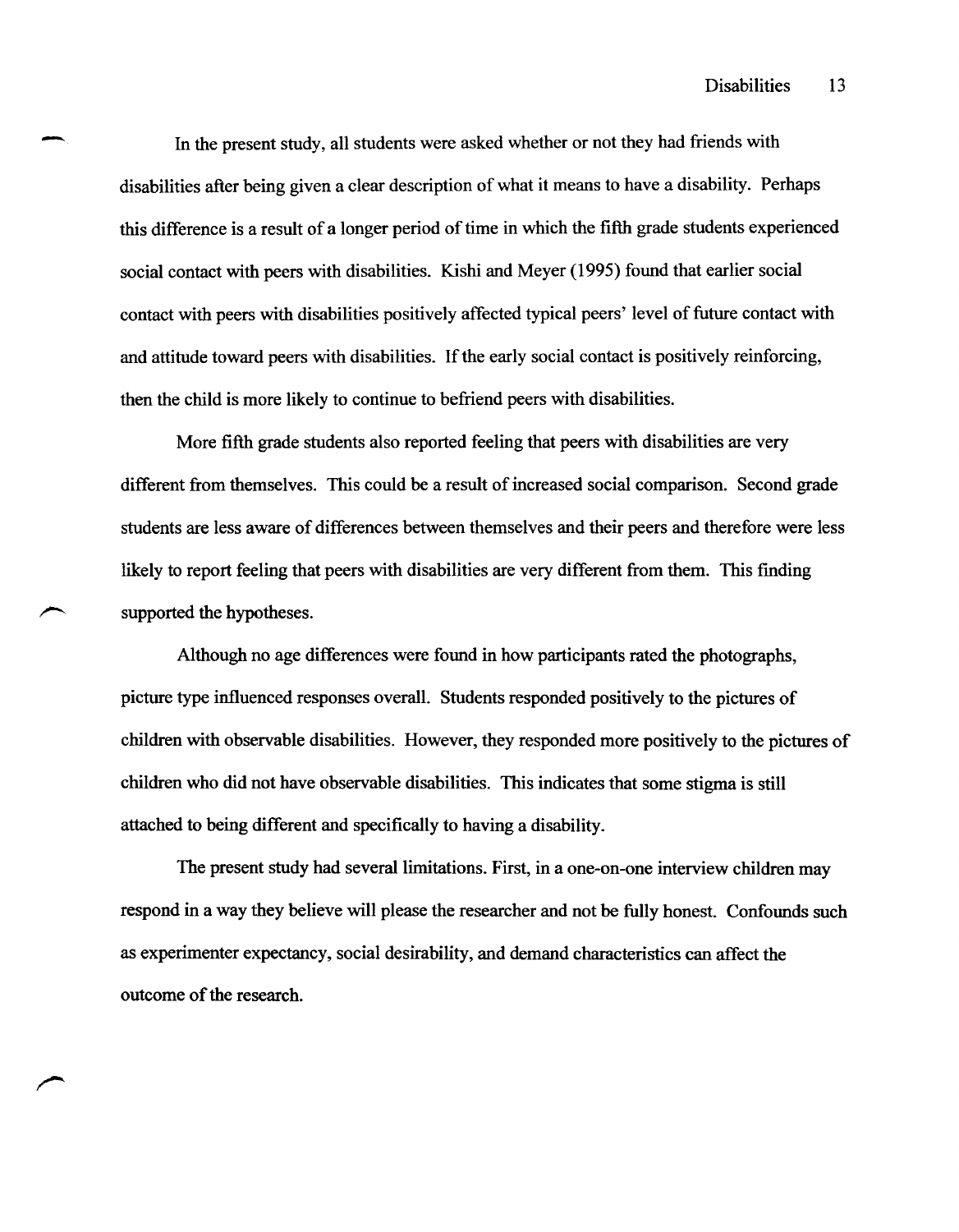Second, the sample size was somewhat limiting. A smaller sample makes it more difficult to find statistical significance. A larger sample would provide a more typical crosssection of the population and increase the likelihood of obtaining statistically significant results.

1bird, the participants were somewhat lacking in diversity. As students in the same elementary school, they had shared many of the same experiences. They primarily had the same socio-economic status and lacked ethnic diversity.

However, the results from this study have great implications for future research in the area of children's attitudes toward peers with disabilities. The present study has demonstrated that there is a significant difference between the understanding of the concept of disability for second and fifth grade students. Future studies might look at children of different ages to see if they also demonstrate different understandings of the concept of having a disability.

The information from the present study and any future studies can be used to enable educators and parents to help children develop positive attitudes toward their peers with disabilities and persons with disabilities as a whole. Recognizing the different cognitive and social levels of the children, programs can be developed that will teach children more about what it means to have a disability. This will promote the acceptance of children with disabilities into mainstream classrooms and enable them to have the same opportunities as their classmates without disabilities.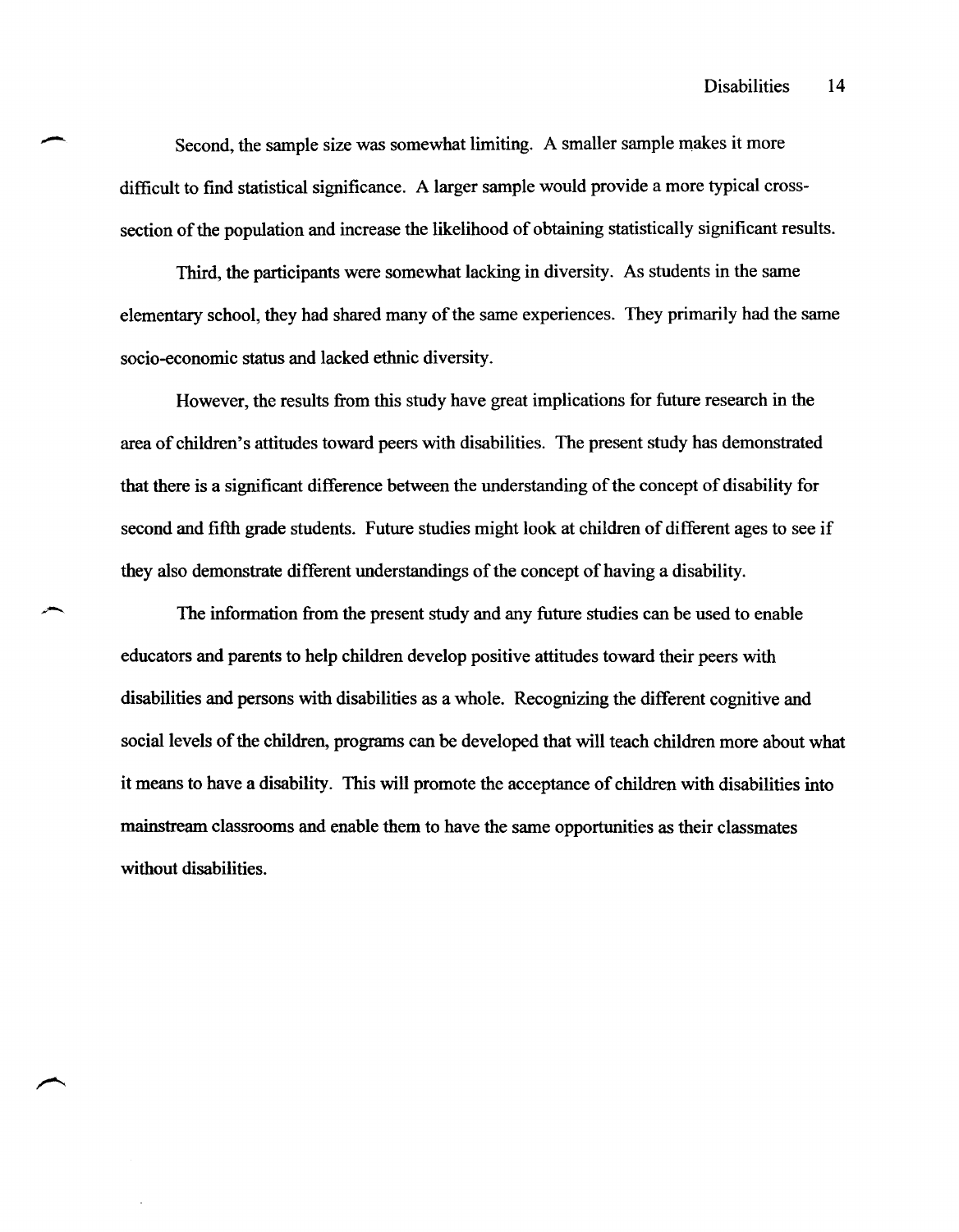## References

The American Heritage Dictionary (8<sup>th</sup> ed.). (1999). Boston, MD: Houghton Mifflin Company.

Cohen, T.L., & Lopatto, D.E. (1995). Preschool children's comprehension of the word "handicapped". Perceptual and Motor Skills, 81, 747-750.

Crystal, D.S., Watanabe, H., & Chen, R (1999). Children's reactions to physical disability: A cross-national and developmental study. International Journal of Behavioral Development, 23(1), 91-111.

Eayrs, C.B., & Ellis, N. (1990). Charity advertising: For or against people with a mental handicap? British Journal of Social Psychology, 29, 349-360.

Fabes, R. & Martin, C.L. (2000). Exploring child development: Transactions and transformations. Boston: Allyn and Bacon.

Harper, D.C. Children's attitudes toward physical disability in Nepal: A field study. Journal of Cross Cultural Psychology, 28(6), 710-729.

Hastings, RP., Berry, M., & Whennell, S. (1998). Paediatric nursing and education students' attitudes toward children with Rett syndrome: a pilot study. Developmental Medicine & Child Neurology, 40, 284-287.

Heyman, G.D. & Gelman, S.A. (1999). The use of trait labels in making psychological inferences. Child Development, 70(3), 604-619.

Kishi, G.S., & Meyer, L.H. (1994). What children report and remember: A six-year follow-up of the effects of social contact between peers with and without severe disabilities. Journal of the Association for Persons with Severe Handicaps, 19(4),277-289.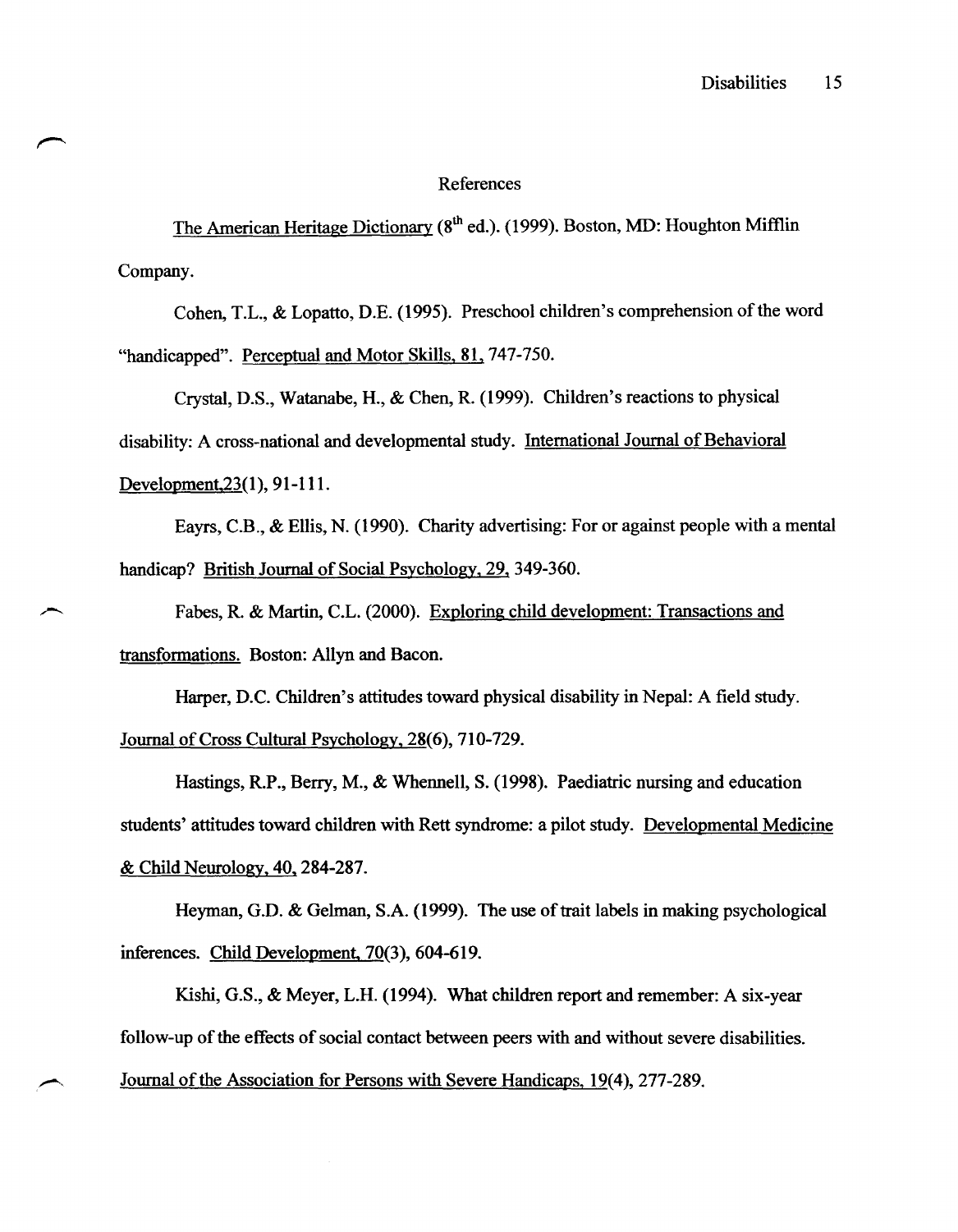Disabilities 16<br>Shapiro, A. (1999). Everybody belongs: Changing negative attitudes toward classmates Shapiro, A. (1999). Everybody belongs: Changing negative attitudes toward classmates with disabilities. New York: Garland Publishing, Inc.

Silverman, F.H., & Largin, K. (1993). Do children's reactions to peers who wear visible hearing aids always tend to be negative? Journal of Communication Disorders, 26, 205-207.

 $\bar{z}$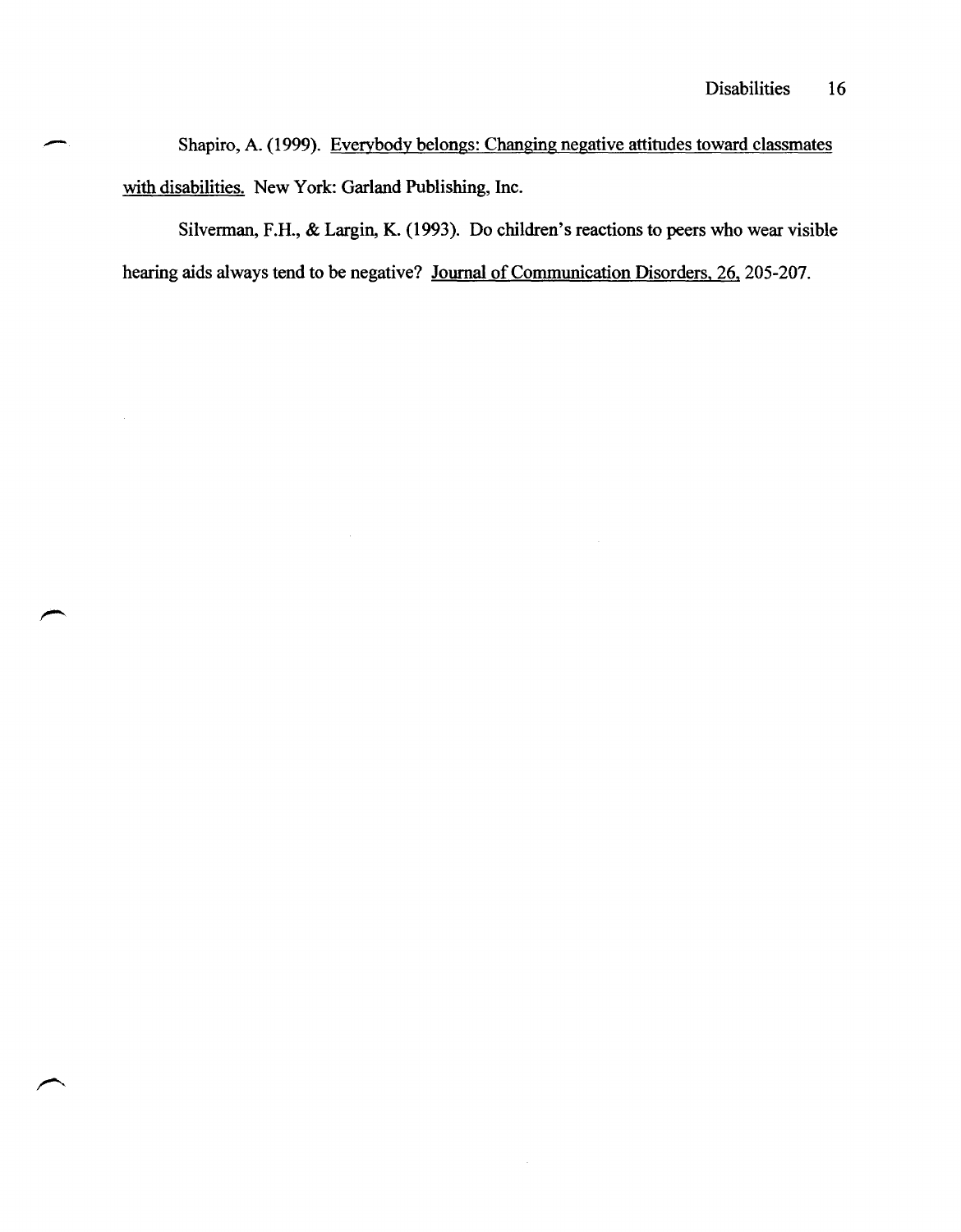





# Appendix A







 $\bar{z}$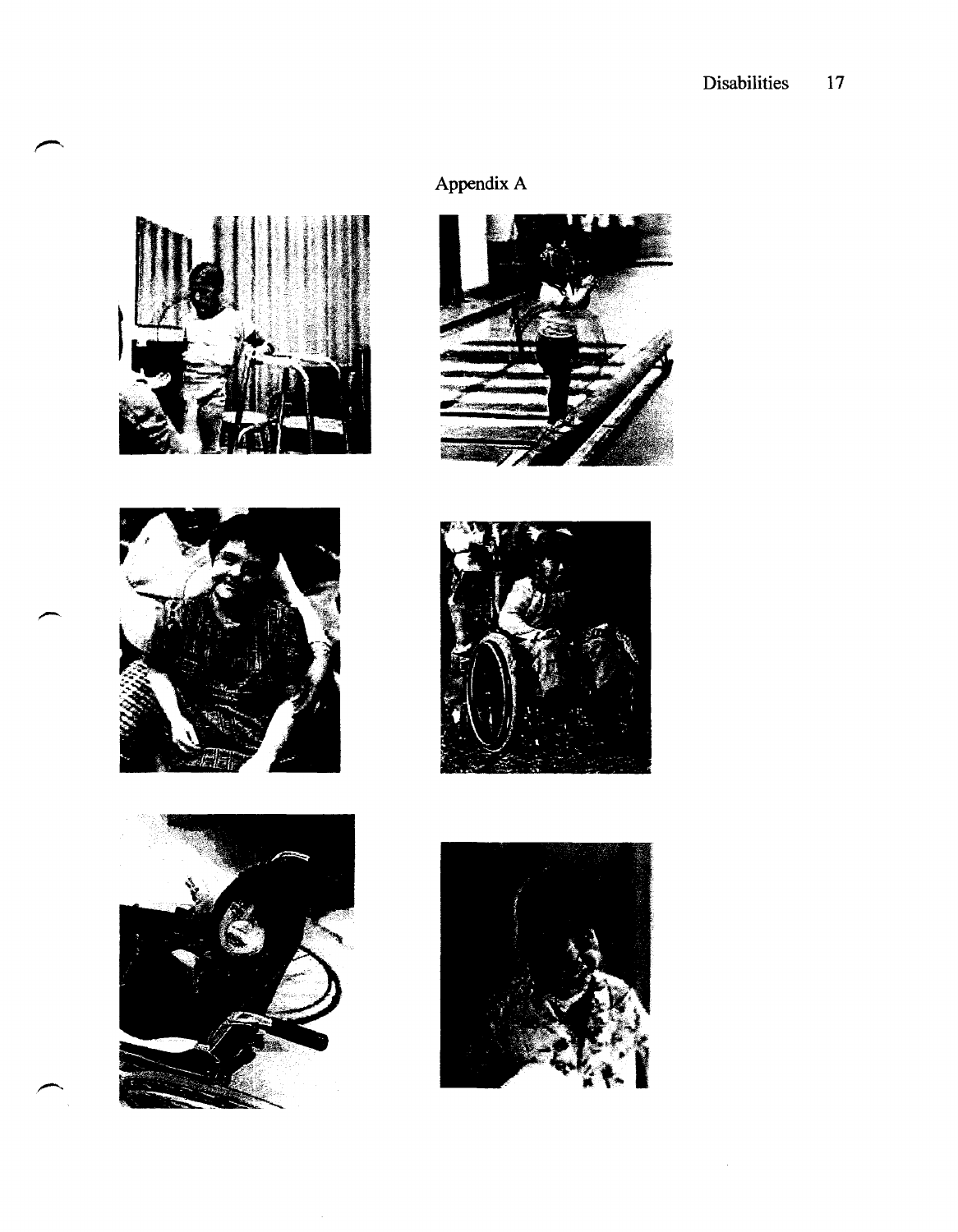# Appendix A (Continued)











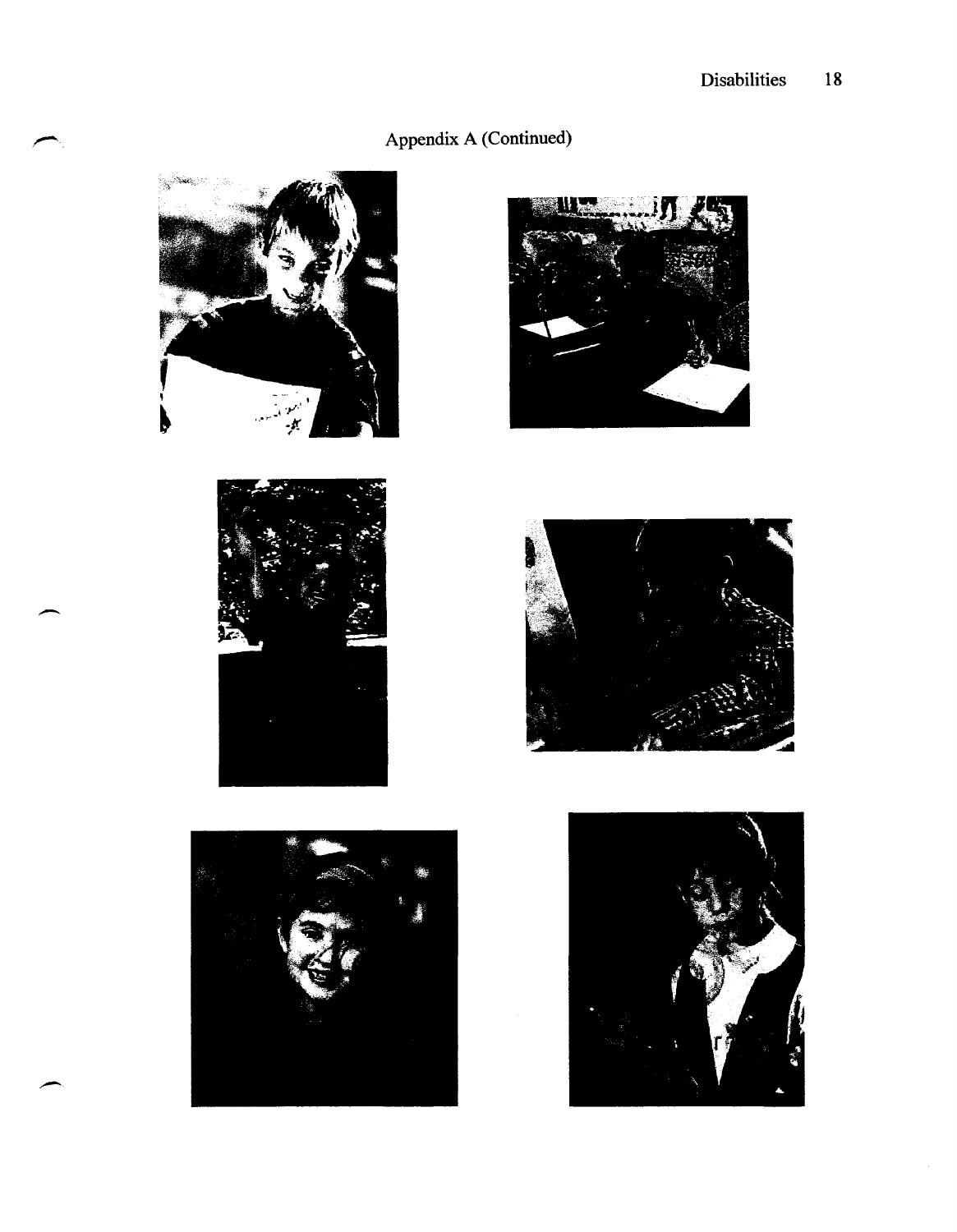## AppendixB

## $ID#$

## Do you think the child in the picture is:

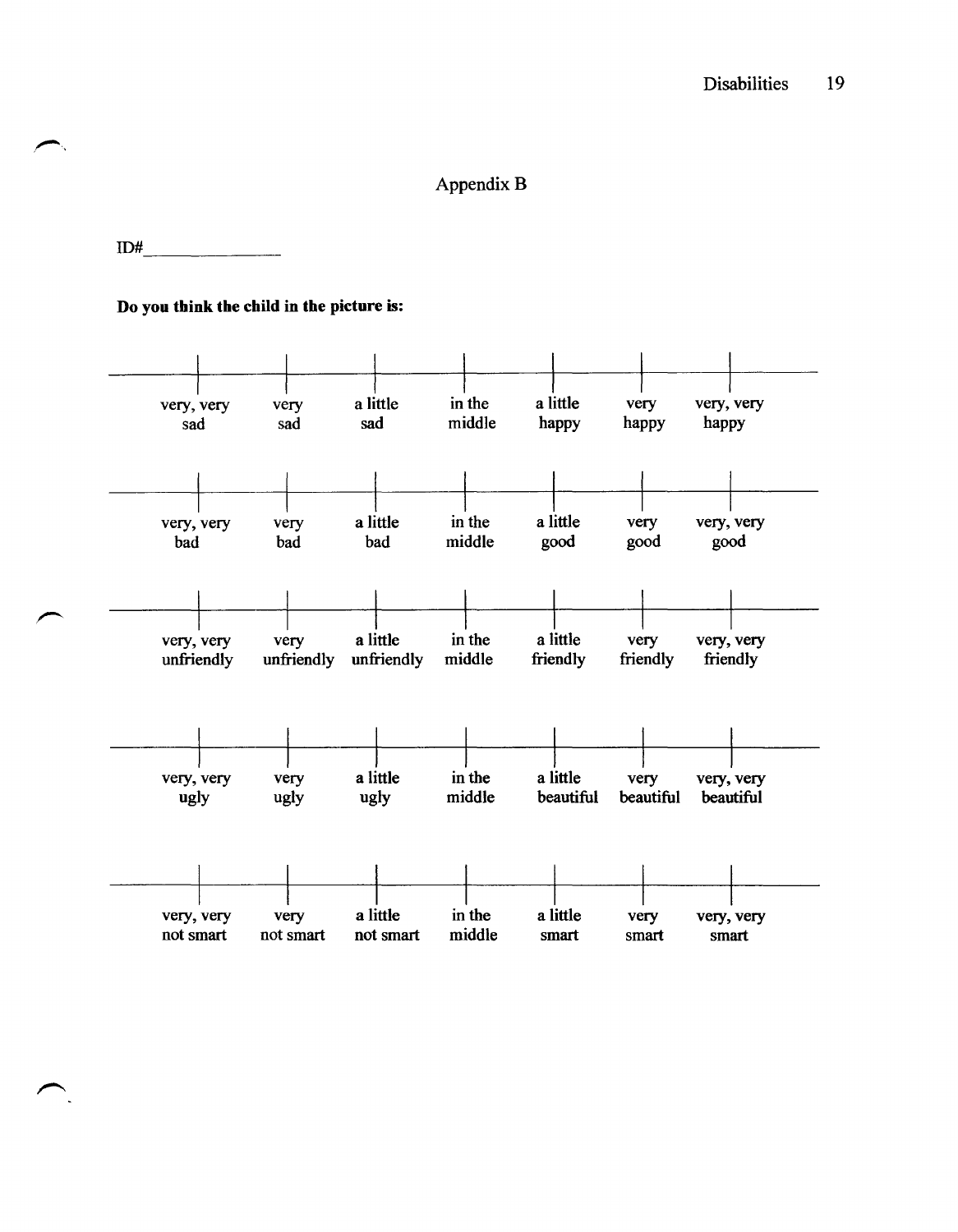## Appendix C

 $ID#$ 

(Participants will be asked the following questions).

What do you think it means when a person has a disability?

Do you think your classmates like people with disabilities?

YES NO

Do you have any friends who have a disability?

YES NO

Can you get sick by playing with people with disabilites?

YES NO

Are you ever afraid of people with disabilities?

YES NO

Do you think people with disabilities seem a lot like you?

YES NO

Do people get disabilities because they were bad?

YES NO

Do you think people with disabilities seem very different than you"?

YES NO

Now, I would like to ask you a few questions about yourself.

When is your birthday? How old are you? (Will check all DOBs with teacher to confirm).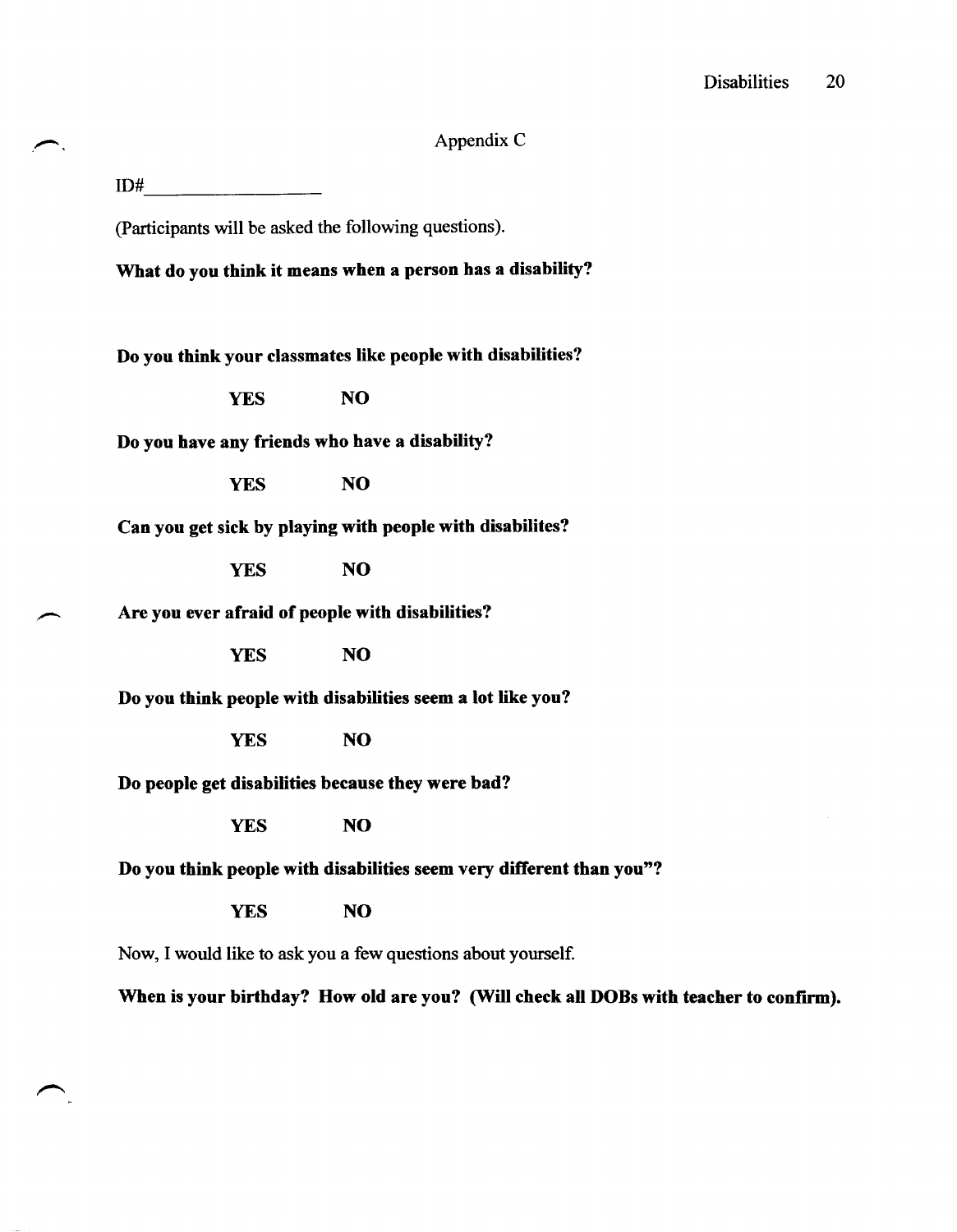## Appendix C (Continued)

## **Which of the following best describes your race?**

White/Caucasian Black/African American Hispanic Native American Asian Other (please specify: \_\_\_\_\_\_\_ ~)

#### **What grade are you in?**

Second Fifth

 $\mathcal{A}$ 

 $\curvearrowleft$ .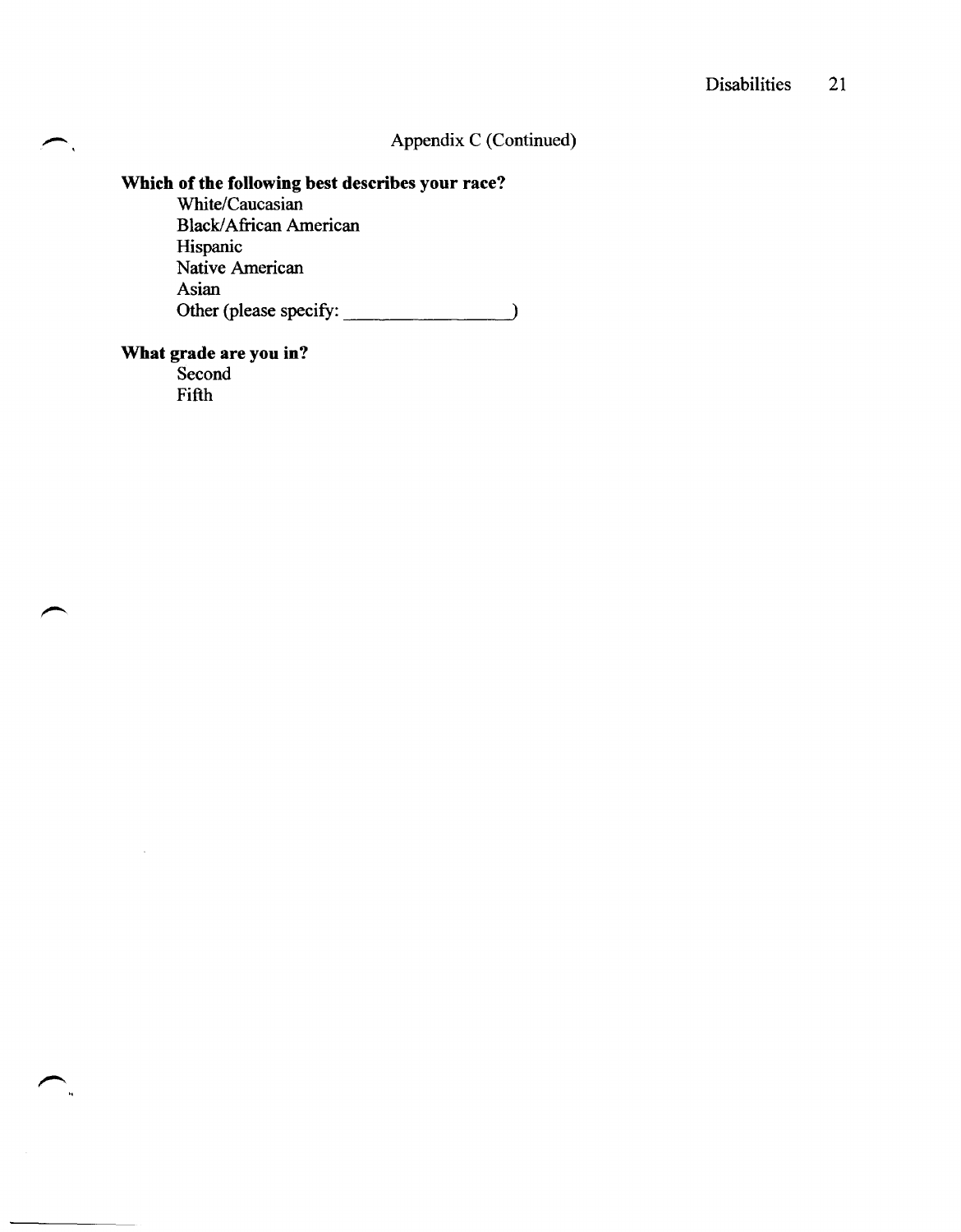# ,-. Appendix D

| <b>Examples of Second Grade Answers</b>  | <b>Examples of Fifth Grade Answers</b>              |
|------------------------------------------|-----------------------------------------------------|
| "I don't know."                          | "I think it means that they can't reach their goal" |
| "That they are a little mean"            | "They have some sort of problem, but there is no    |
|                                          | reason to be afraid of them."                       |
| "Maybe it is their property"             | "They are in a wheelchair or have a learning        |
|                                          | disability"                                         |
| "They can't do something"                | "It means they can't do something without help"     |
| "When they are no agreeing with another" | "When they cannot do things that everyone else      |
|                                          | can do"                                             |
| "Someone who is in trouble"              | "When someone has problems and they can not         |
|                                          | help it"                                            |
| "Their body doesn't work how it is       | "When they can't do certain things"                 |
| supposed to"                             |                                                     |
| "I'm not sure"                           | "It means they might learn a little slower"         |

 $\ddot{\phantom{0}}$ 

# What do you think it means when a person has a disability?